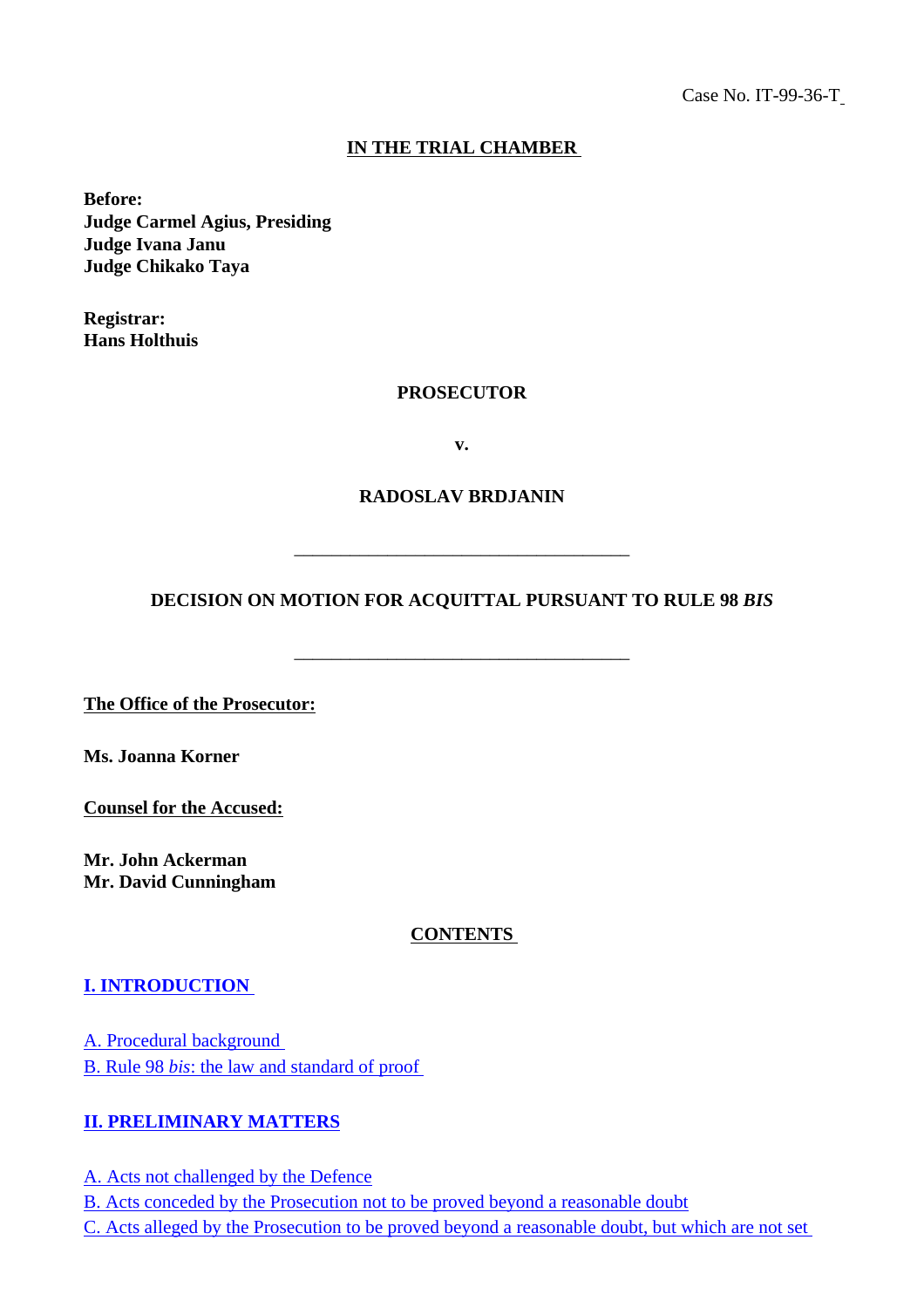## **[III. DEFENCE CHALLENGES](#page-9-0)**

### [A. Individual criminal responsibility](#page-9-1)

[1. Article 7\(1\): Joint Criminal Enterprise](#page-9-2) [2. Other modes of liability under Article 7\(1\) of the Statute](#page-11-0) 

[\(a\) Planning](#page-11-1)  [\(b\) Instigating](#page-11-2) [\(c\) Ordering](#page-12-0)  [\(d\) Aiding and Abetting](#page-12-1)  [\(e\) Findings](#page-12-2)

[3. Article 7\(3\)](#page-12-3)

[B. Genocide](#page-13-0) 

[1. The law](#page-14-0) 

[\(a\) The objective element:](#page-14-1) *actus reus* [\(b\) The subjective element:](#page-15-0) *mens rea*

[2. Conclusions regarding count 1](#page-15-1) 

[C. Complicity in genocide](#page-16-0) 

[1. Conclusions regarding count 2](#page-17-0) 

[D. Extermination](#page-17-1)

[1. The law](#page-18-0) 

[\(a\) Objective element:](#page-18-1) *actus reus* [\(b\) Subjective element:](#page-17-1) *mens rea*

[2. Factual Findings](#page-19-0)

[\(a\) Objective element:](#page-19-1) *actus reus* [\(b\) Subjective element:](#page-19-2) *mens rea*

[3. Conclusion regarding count 4](#page-20-0)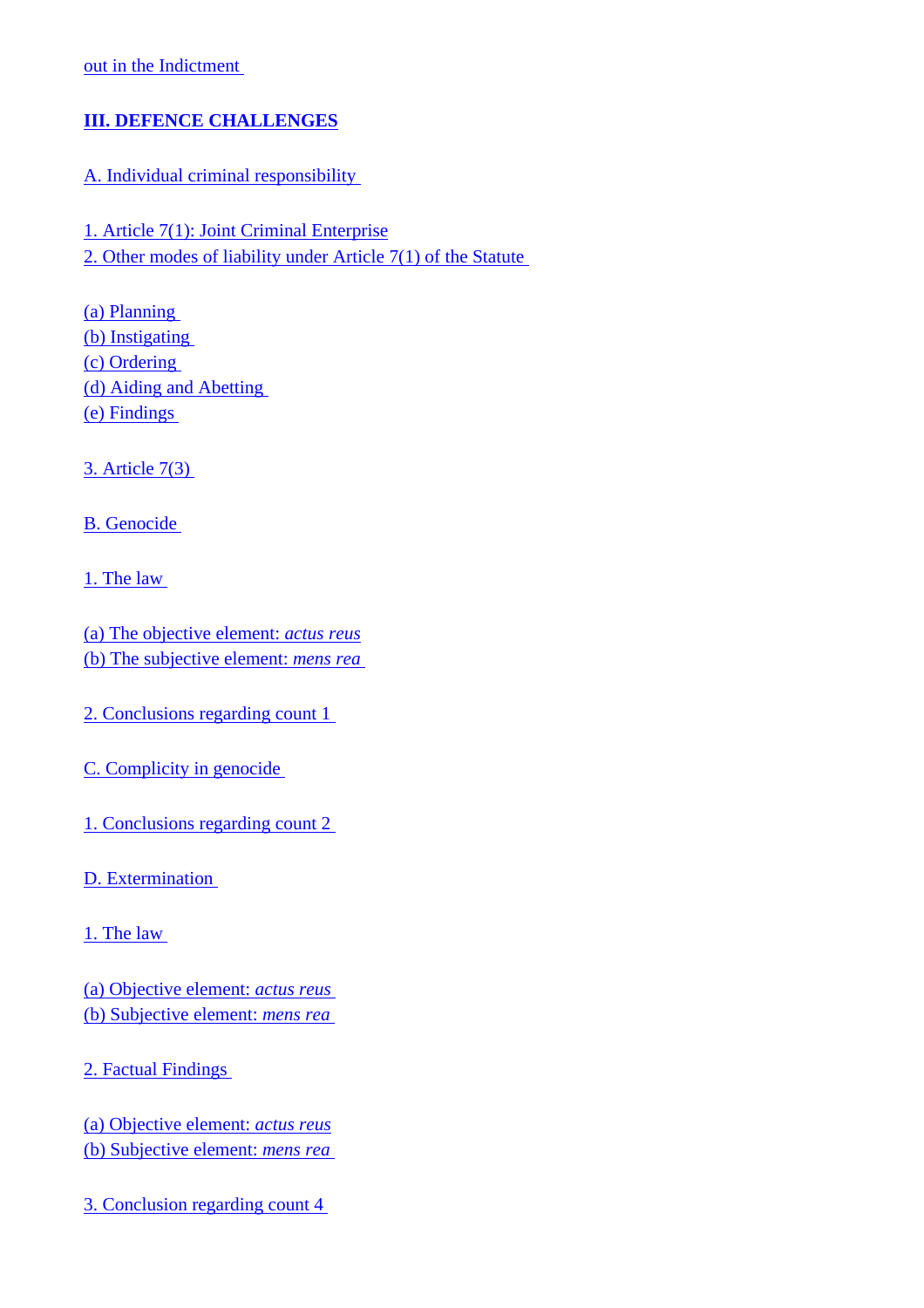[E. Persecutions](#page-20-1)  [F. Torture](#page-21-0) [G. Deportation](#page-22-0)  [H. Remaining counts](#page-23-0) 

## <span id="page-2-1"></span><span id="page-2-0"></span>**[IV. DISPOSITION](#page-12-3)**

### **I. INTRODUCTION**

#### **A. Procedural background**

1. On 22 August 2003, the Defence filed a partly confidential "Motion for Judgement of Acquittal – Rule 98 *Bis*". [1](#page-25-0) The Prosecution filed a confidential "Prosecutor's Response to Defendant Radoslav Brdanin's 'Motion for Judgement of Acquittal – Rule 98 *Bis'*" on 5 September 2003 and a "Public Version of "Prosecutor's Response to the 'Motion for Judgement of Acquittal – Rule 98 *Bis'* filed on 5 September and Addendum filed on 16 -17 September 2003" on 2 October 2003.<sup>2</sup> The oral decision with respect to the Defence Motion was rendered by the Trial Chamber on 9 October 2003.<sup>3</sup>

### **B. Rule 98** *bis***: the law and standard of proof**

<span id="page-2-2"></span>2. Rule 98 *bis* (Motion for Judgement of Acquittal) of the Rules of Procedure and Evidence ("Rules") states as follows:

> (A) An accused may file a motion for the entry of judgement of acquittal on one or more offences charged in the indictment within seven days after the close of the Prosecutor's case and, in any event, prior to the presentation of evidence by the defence pursuant to Rule 85 (A)(ii).

(B) The Trial Chamber shall order the entry of judgement of acquittal on motion of an accused or *proprio motu* if it finds that the evidence is insufficient to sustain a conviction on that or those charges.

3. Both the Defence and the Prosecution agree<sup>[4](#page-25-3)</sup> that the Rule 98 *bis* standard of review to be applied is correctly set out in *Jelisic* Appeals Judgement:

> The Appeals Chamber considers that the reference in Rule 98 *bis* to a situation in which "the evidence is insufficient to sustain a conviction" means a case in which, in the opinion of the Trial Chamber, the prosecution evidence, if believed, is insufficient for any reasonable trier of fact to find that guilt has been proved beyond reasonable doubt. In this respect, the Appeals Chamber follows its recent holding in the *Delalic* appeal judgement, where it said: "[t]he test applied is whether there is evidence (if accepted) upon which a reasonable tribunal of fact *could* be satisfied beyond reasonable doubt of the guilt of the accused on the particular charge in question". The capacity of the prosecution evidence (if accepted) to sustain a conviction beyond reasonable doubt by a reasonable trier of fact is the key concept; thus the test is not whether the trier would in fact arrive at a conviction beyond reasonable doubt on the prosecution evidence (if accepted) but whether it could. At the close of the case for the prosecution, the Chamber may find that the prosecution evidence is sufficient to sustain a conviction beyond reasonable doubt and yet, even if no defence evidence is subsequently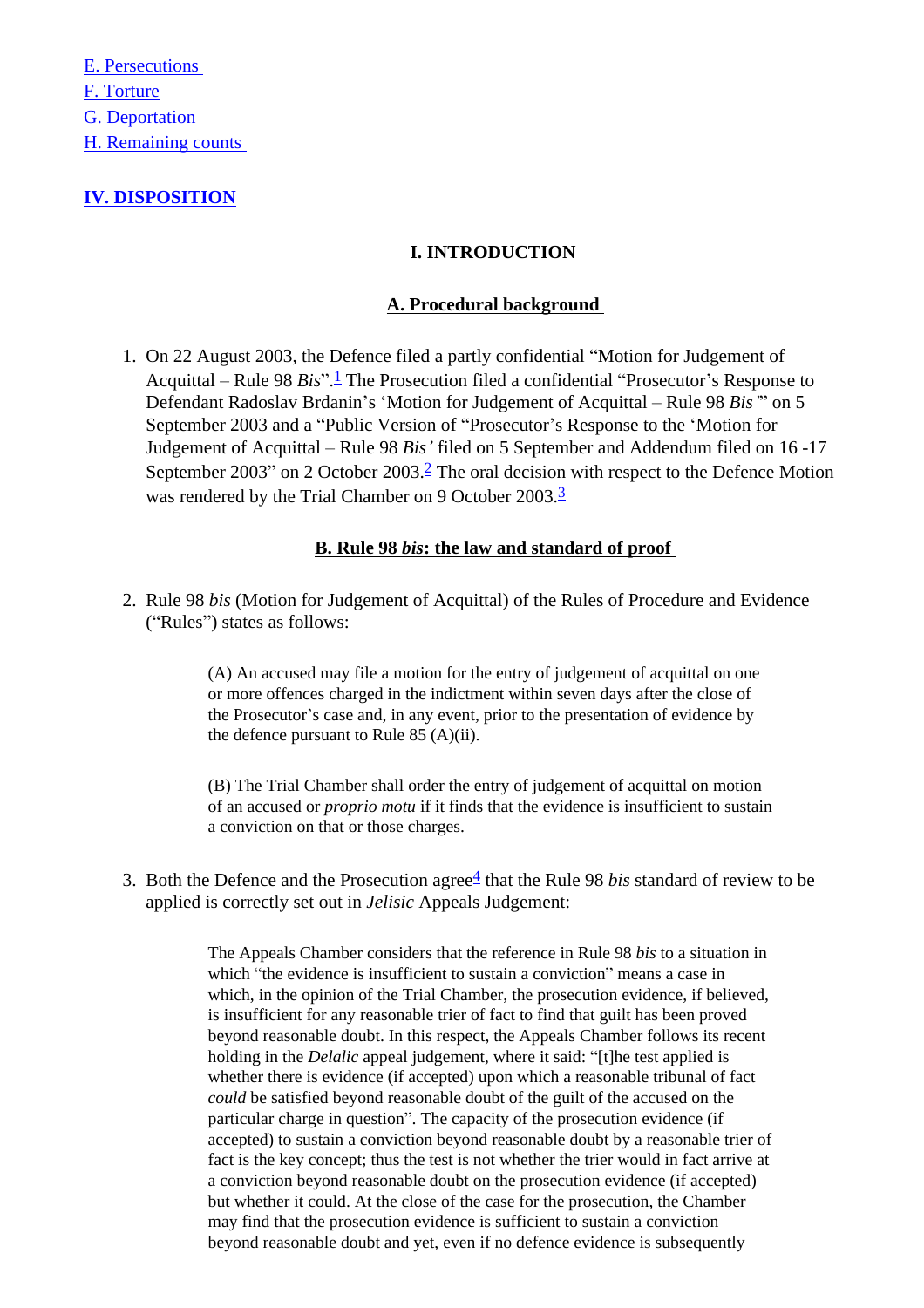adduced, proceed to acquit at the end of the trial, if in its own view of the evidence, the prosecution has not in fact proved guilt beyond reasonable doubt.<sup>[5](#page-25-4)</sup>

4. The factual findings in this decision are reached using this "98 *bis* standard", namely whether a reasonable trier of fact could be satisfied beyond reasonable doubt that the evidence adduced, if believed, could sustain a finding of guilt of Radoslav Brdjanin ("the Accused").

## **II. PRELIMINARY MATTERS**

### **A. Acts not challenged by the Defence**

<span id="page-3-1"></span><span id="page-3-0"></span>5. The Trial Chamber notes that, for the purposes of the Defence Motion, the Defence does not contest the occurrence of several of the specific incidents alleged by the Prosecution in the Indictment<sup>6</sup> to have taken place, on the basis of which the charges were brought.<sup>7</sup> Irrespective of this, the Trial Chamber is itself further satisfied as far as the occurrence of these events is concerned that the 9[8](#page-25-7) *bis* standard has been reached.<sup>8</sup>

### **B. Acts conceded by the Prosecution not to be proved beyond a reasonable doubt**

- <span id="page-3-2"></span>6. In Appendix C attached to the Prosecution Response, the Prosecution concedes that it has not produced sufficient evidence of a number of criminal acts charged in the Indictment. These concessions are divided into two categories: first, in part A of Appendix C, with respect to criminal acts in the municipalities of Bihac -Ripac, Bosanska Dubica and Bosanska Gradiska; second, in part B of Appendix C, with respect to the destruction and wilful damage of Bosnian Muslim and Bosnian Croat religious and cultural buildings, as charged in paragraphs 47(3)(b), 62 and 63 of the Indictment.
- 7. The legal consequences of these concessions are that some counts of the Indictment are necessarily affected. For reasons of brevity and cohesion, the concessions will be dealt with together, rather than by addressing parts A and B separately.
- 8. Based on the Prosecution's concession regarding paragraph 38 of the Indictment, concerning killings, the Trial Chamber has come to the conclusion that there is no case to answer with regard to

[t]he killing of a number of people in the market place and surrounding area in Bosanska Gradiska town on or about August 1992 - Bosanska Gradiska municipality

[t]he killing of a number of people in the villages of Orasce and Duljci between 20 and 23 September 1992 – Bihac-Ripac municipality

for the purposes of counts 1 (genocide), 2 (complicity in genocide), 3 (persecutions ), 4 (extermination) and 5 (wilful killing).

9. Based on the Prosecution's concession regarding paragraph 40 of the Indictment, with reference to camps, the Trial Chamber has come to the conclusion that there is no case to answer with regard to the alleged camps and detention facilities, staffed and operated by military and police personnel under the direction of the Crisis Staffs and the Army of the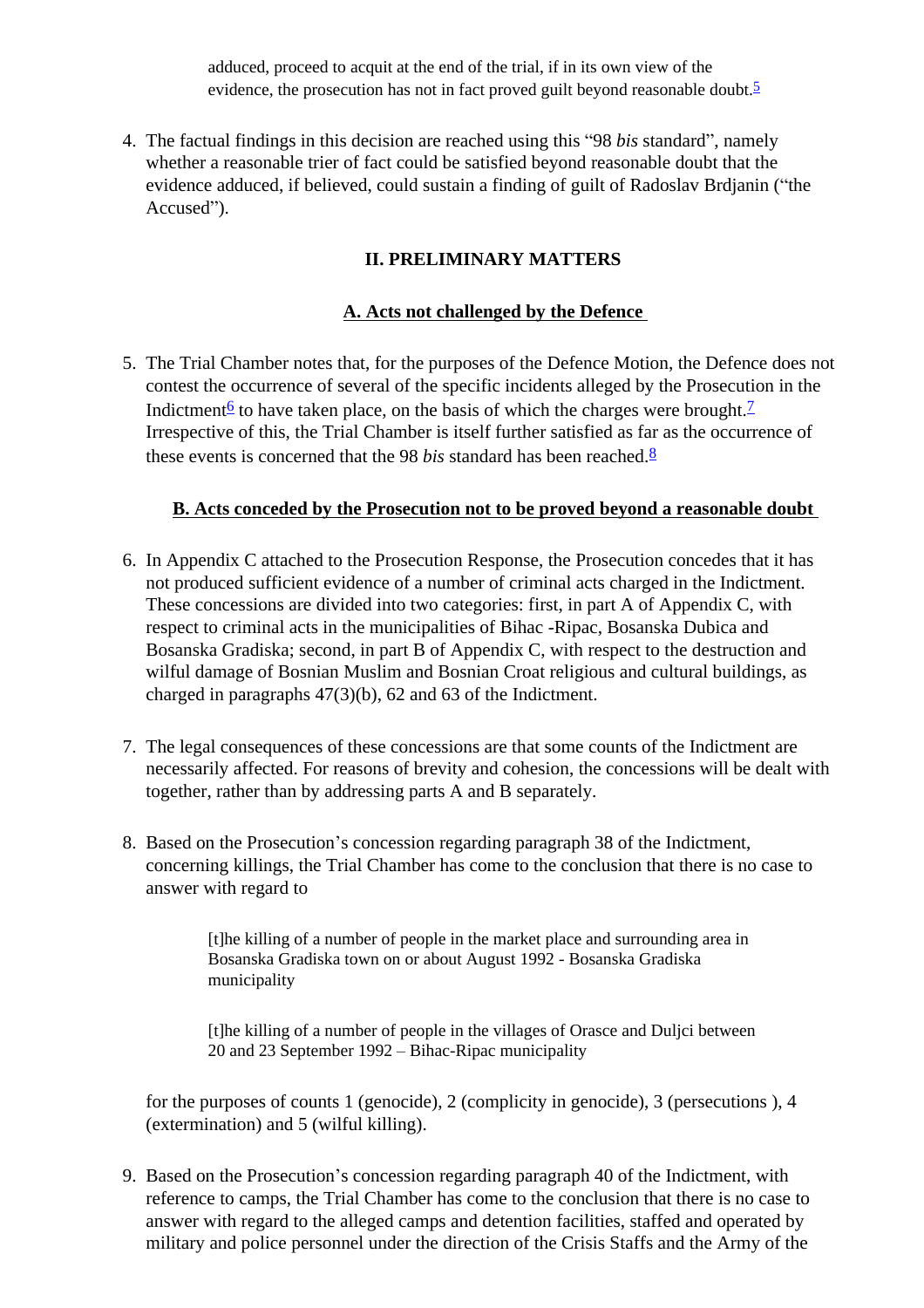### Republika Srpska ("VRS"), at

Bosanska Dubica municipality (SUP building)

Bihac-Ripac municipality (Traktorski Servis in Ripac)

for the purposes of counts 1 (genocide), 2 (complicity in genocide) and 3 (persecutions) with regard to any incidents alleged to have occurred in either of these two camps.

10. Based on the Prosecution's concession regarding paragraph 42 of the Indictment, dealing with causing serious bodily or mental harm, the Trial Chamber has come to the conclusion that there is no case to answer with regard to the following events:

#### Bihac-Ripac

From 9 June 1992, the village of Ripac was sealed off and became a *de facto*  centre of detention for the Bosnian Muslim inhabitants. A hangar (*Traktorski Servis*) was utilised as a detention facility for inhabitants and Bosnian Muslims from other areas. Some detainees were tied up, beatings took place outside and during interrogations when detainees were accused of being members of the "Green Berets ". Detainees were subject to forced labour. All detainees were noncombatants.

#### Bosanska Dubica

Between 1 April 1992 and 30 September 1992, number of Bosnian Muslim noncombatants were detained by members of the Bosnian Serb authorities (police forces and military ). They were taken to the police (SUP) building. Beatings, involving the use of fists, feet, batons, electric cables and rifle butts, were administered by members of the police, military police and SDS. The beatings were both arbitrary and during interrogations, the object of which was to persuade detainees to confess to involvement in the activities of the SDA, a legitimate political party. Some detainees were rendered unconscious as a result and/or suffered serious injury. Beatings were witnessed by other detainees.

#### Bosanska Gradiska

After 15 July 1992, some Bosnian Muslim non-combatants were detained by the police, reserve police and military police at the school in Bistrica and the police station in Bosanska Gradiska.

At Bistrica and the police station in Bosanska Gradiska detainees were interrogated, beaten and tortured.

for the purposes of counts 1 (genocide), 2 (complicity in genocide) and 3 (persecutions).

11. With respect to counts 6 and 7 (torture), the Trial Chamber notes that paragraph 53 of the Indictment re-alleges and re-incorporates the incidents dealing with causing serious bodily or mental harm mentioned in paragraph 42, including those alleged to have taken place in Bihac-Ripac, Bosanska Dubica and Bosanska Gradiska. However, the Trial Chamber is not of the opinion that it needs to make any declaration on whether there is a case to answer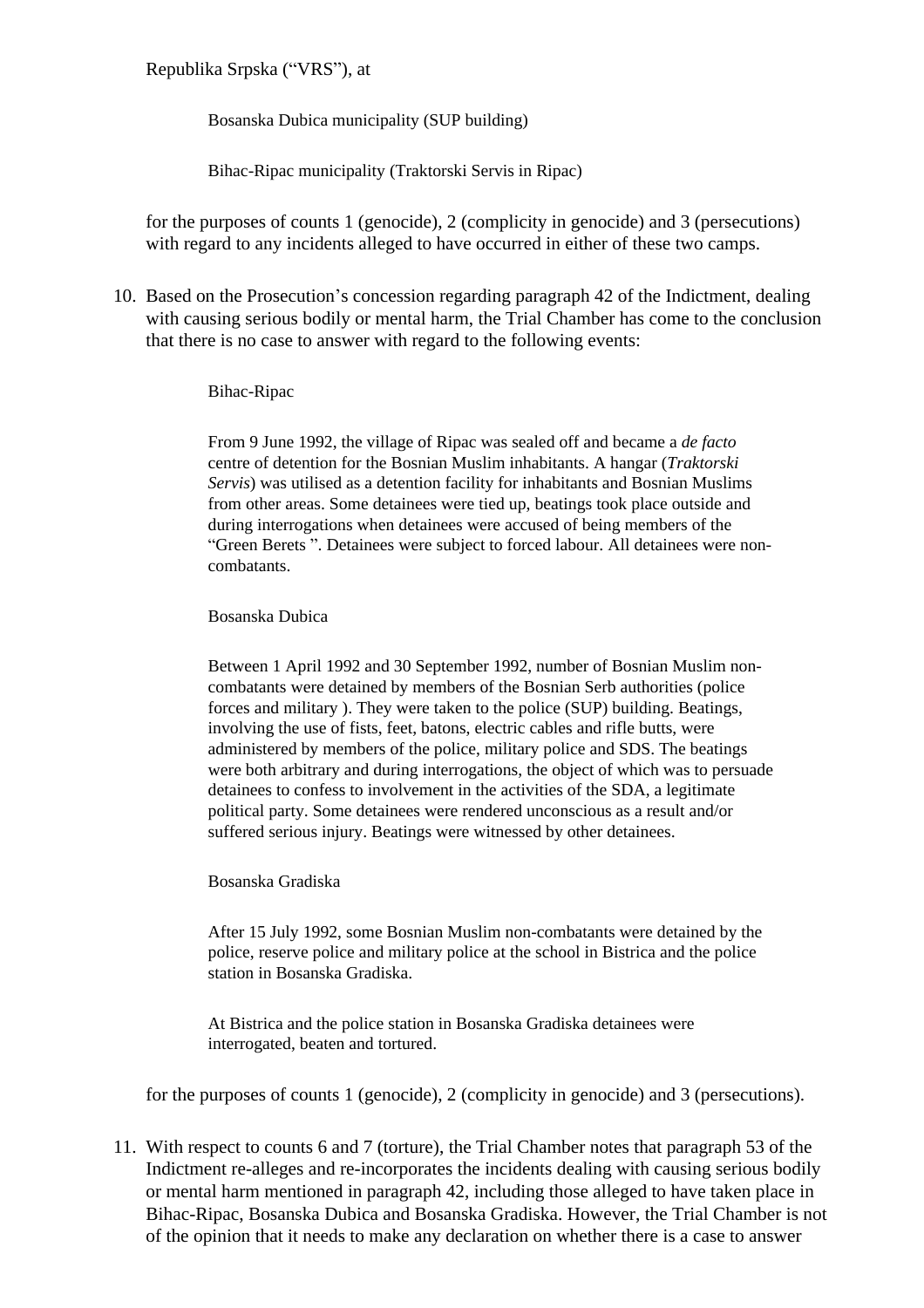with respect to these incidents under these counts because they are not pleaded by the Prosecution in paragraph 55 as amounting to torture.

12. Based on the Prosecution's concession regarding paragraph 47(3)(a) of the Indictment, the Trial Chamber has come to the conclusion that there is no case to answer to the charge of

> [d]estruction, wilful damage and looting of the residential and commercial properties in the parts of towns, villages and other areas inhabited predominantly by a Bosnian Muslim and Bosnian Croat population, in

- ❍ The Town of Ripac Orasac
- ❍ The Town of Bosanska Dubica
- ❍ The Town of Bosanska Gradiska Liskovac
	- Orahovo

for the purposes of counts 3 (persecutions), 10 (unlawful and wanton extensive destruction and appropriation of property not justified by military necessity) and 11 (wanton destruction of cities, towns or villages, or devastation not justified by military necessity).

13. Based on the Prosecution's concession regarding paragraph 47(3)(b) of the Indictment, the Trial Chamber has come to the conclusion that there is no case to answer to the charge of

> the destruction and wilful damage to the Bosnian Muslim and Bosnian Croat religious and cultural buildings

listed in part B of Appendix C to the Prosecution Response, subject to the following qualification. The Trial Chamber observes that Appendix C to the Prosecution Response refers to *Kljevci Roman Church* under the heading of Sanski Most municipality, but specifies that it is in fact in Prijedor. Paragraph 47(3)(b) of the Indictment locates the *Kljevci Roman Catholic Church* in Sanski Most municipality. Despite the small discrepancy in the name of the building in question, the Trial Chamber finds that the building referred to is the same one. $\frac{9}{2}$  $\frac{9}{2}$  $\frac{9}{2}$ 

14. Accordingly, the Trial Chamber holds that there is no case to answer with respect to the following incidents listed in part B of Appendix C to the Prosecution Response under counts 3 (persecutions) and 12 (destruction or wilful damage done to the institutions dedicated to religion):

#### **Banja Luka municipality**

| Banja Luka city | Cathedral St. Bonaventura        |
|-----------------|----------------------------------|
|                 | Ferhadija Mosque                 |
|                 | Arnaudija Mosque                 |
|                 | Sefer Beg Mosque                 |
| <b>Budzak</b>   | Roman Catholic Subsidiary Church |
|                 | <b>Pastoral Centre</b>           |
| Dervisi         | Roman Catholic Chapel            |
| Durbica Brdo    | Roman Catholic Subsidiary Church |
| Kuljani         | Roman Catholic Subsidiary Church |
|                 |                                  |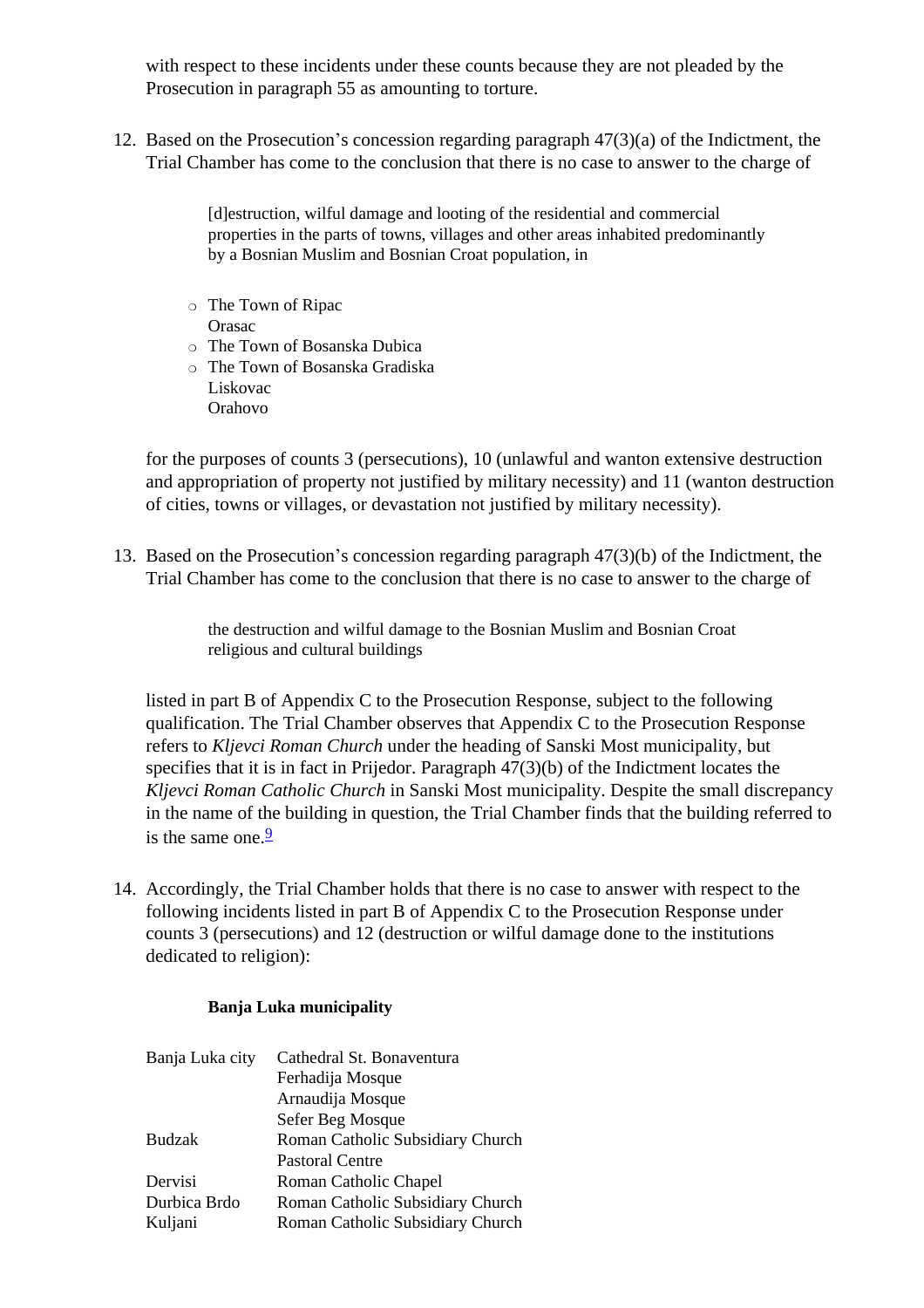#### **Bihac-Ripac municipality**

| Ripac town    | Mosque                |
|---------------|-----------------------|
| Cukovi hamlet | Mosque                |
| Kulen Vakuf   | Sultan Ahmad's Mosque |
| Orasac hamlet | Mosque                |

#### **Bosanska Dubica municipality**

|      | Bosanska Dubica Gradska Town Mosque |
|------|-------------------------------------|
| town | Carsijska Mosque                    |
|      | Puhalska Mosque                     |
|      | Roman Catholic Church               |

#### **Bosanska Gradiska municipality**

| Bosanska      |                                        |
|---------------|----------------------------------------|
| Gradiska town | Mosque                                 |
| <b>Bukvik</b> | Roman Catholic Chapel                  |
| Catrnja       | Roman Catholic Subsidiary Church       |
| Mackovac      | Roman Catholic Subsidiary Church       |
| Orahova       | Mosque                                 |
| Rovine        | Mosque                                 |
| Nova Topola   | Roman Catholic Parish Church/Monastery |
|               |                                        |

#### **Bosanska Krupa municipality**

Otoka Mosque

### **Bosanski Novi municipality**

| Bosanska       | Mosque                |
|----------------|-----------------------|
| Kostajnica     | Roman Catholic Church |
| <b>Brdjani</b> | Mosque                |
| Hozici         | Mosque                |

#### **Bosanski Petrovac municipality**

Bjelaj Mosque

#### **Celinac municipality**

| Basici        | Mosque                |
|---------------|-----------------------|
| Presnace      | Roman Catholic Church |
| Stara Dubrava | Roman Catholic Church |

### **Donji Vakuf municipality**

Balhodzici Mosque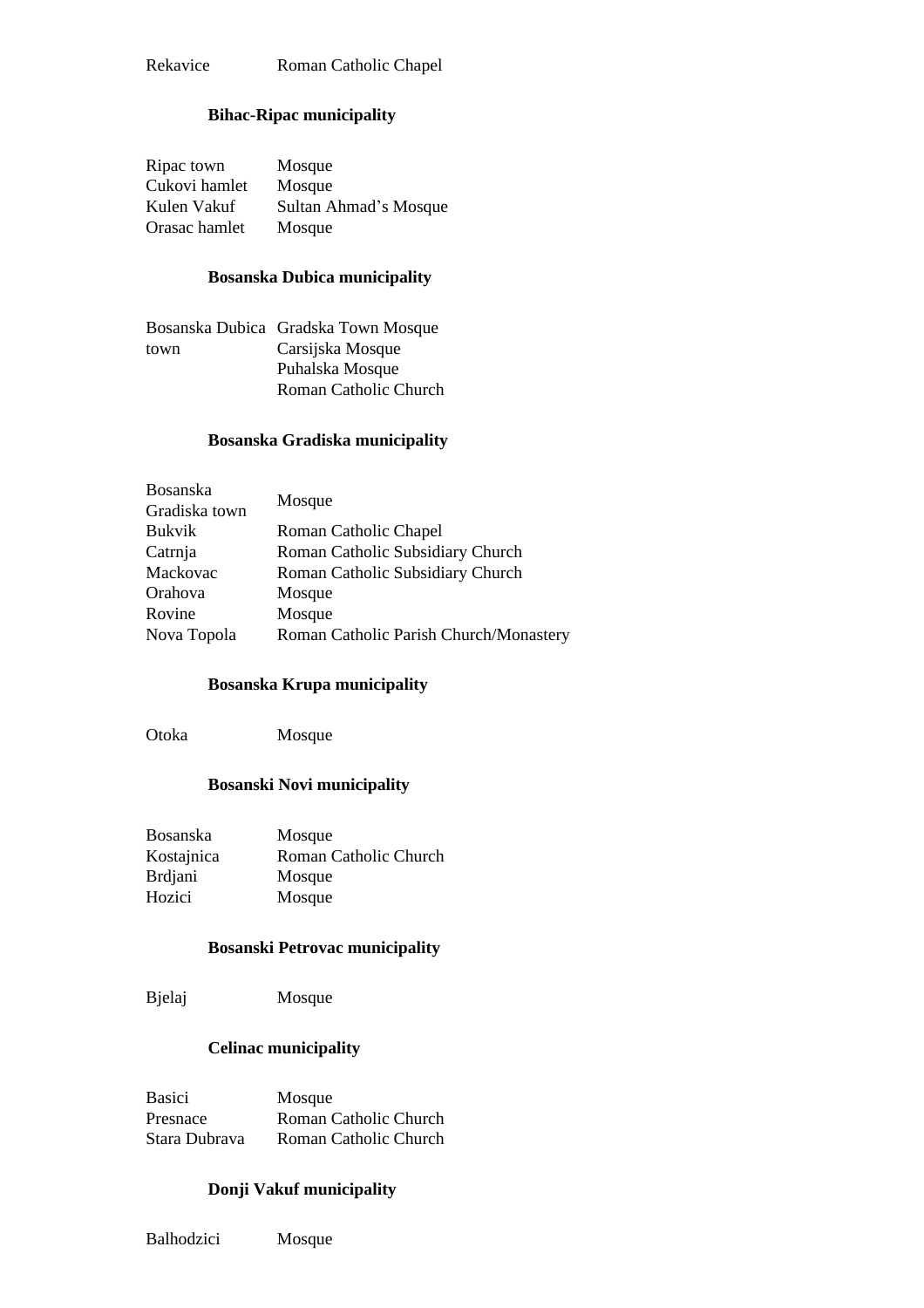| Cehajici    | Mosque |
|-------------|--------|
| Dobro Brdo  | Mosque |
| Jemanlici   | Mosque |
| Korjenici   | Mosque |
| Stara Selo  | Mosque |
| Suhodol     | Mosque |
| Torklakovac | Mosque |

# **Kljuc municipality**

| Roman Catholic Church |
|-----------------------|
| Mosque                |
| Mosque                |
| Mosque                |
|                       |

## **Kotor Varos municipality**

| Kotor Varos town Mosque |                                  |
|-------------------------|----------------------------------|
| Bilice                  | Roman Catholic Branch Church     |
| Jakotina                | Roman Catholic Church            |
| Orahova                 | Roman Catholic Subsidiary Church |
| Rujevica                | Roman Catholic Subsidiary Church |
| Sokoline                | Roman Catholic Parish Church     |
| Vrbanjci                | Roman Catholic New Parish Church |
|                         |                                  |

## **Prijedor municipality**

| <b>Brdani</b> | Mosque                           |
|---------------|----------------------------------|
| Hrustici      | Mosque                           |
| Kalate        | Mosque                           |
| Ljubija       | Roman Catholic Parish Church     |
| Mahmuljani    | Mosque                           |
| Mujkanovici   | Mosque                           |
| Donja Ravska  | Parish Church                    |
| Softici       | Mosque                           |
| Srednji       | Mosque                           |
| Jakupovici    |                                  |
| Stara Rijeka  | Roman Catholic Church            |
|               | Roman Catholic Parish House      |
| Tomasica      | Roman Catholic Subsidiary Church |

## **Prnjavor municipality**

| Roman Catholic Church        |
|------------------------------|
| Mosque                       |
| Mosque                       |
| Roman Catholic Church        |
| Roman Catholic Chapel        |
| Roman Catholic Parish Church |
| Roman Catholic Church        |
|                              |

## **Sanski Most municipality**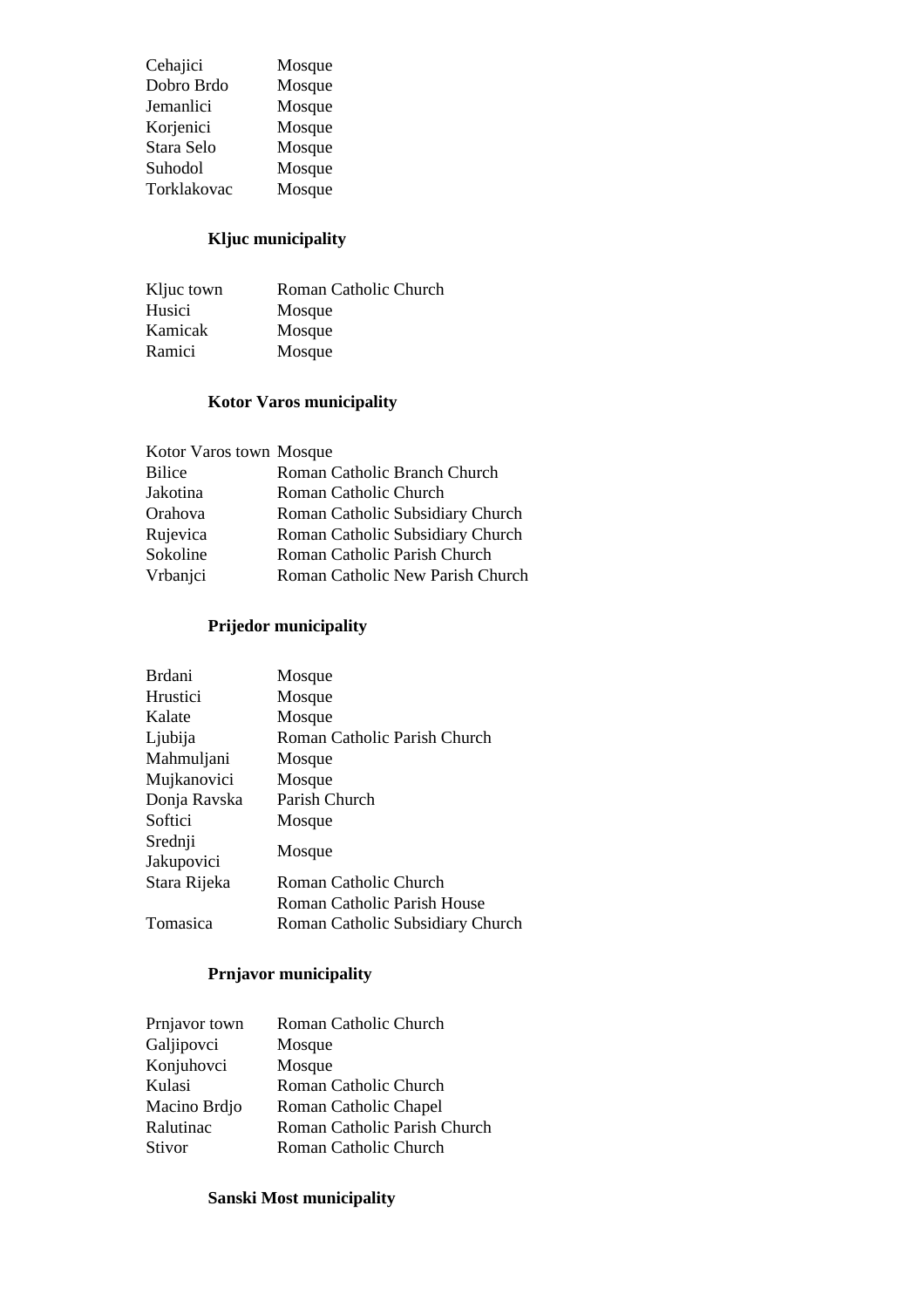| Cirkici       | Mosque                |
|---------------|-----------------------|
| Kljevci       | Roman Catholic Church |
| <b>Sasina</b> | Roman Catholic Church |
|               | Religious Centre      |

#### **Sipovo municipality**

Vrazic Mosque

#### **Teslic municipality**

| Gornji Teslic | Mosque |
|---------------|--------|
| Hrankovici    | Mosque |
| Kamenica      | Mosque |
| Marica        | Mosque |
| Pribinic      | Mosque |
| Stenjak       | Mosque |
| Trnovaca      | Mosque |
|               |        |

15. Based on the Prosecution's concession regarding paragraph 47(4) of the Indictment, the Trial Chamber has come to the conclusion that there is no case to answer to the charge of

> deportation or forcible transfer of Bosnian Muslims and Bosnian Croats […] from areas within the ARK municipalities listed in paragraph 4 [of the Indictment] to areas under the control of the legitimate government of Bosnia and Herzegovina (Travnik) and to Croatia (Karlovac)

in respect of Bihac-Ripac, Bosanska Dubica and Bosanska Gradiska municipalities for the purposes of counts 8 (deportation) and 9 (inhumane acts (forcible transfer)).

16. Based on the Prosecution's concession regarding paragraph 47(5) of the Indictment, the Trial Chamber has come to the conclusion that there is no case to answer to the charge of

> the denial of fundamental rights to Bosnian Muslims and Bosnian Croats, including the right to employment, freedom of movement, right to proper judicial process, or right to proper medical care

in respect of Bihac-Ripac, Bosanska Dubica and Bosanska Gradiska municipalities for the purposes of count 3 (persecutions).

### **C. Acts alleged by the Prosecution to be proved beyond a reasonable doubt, but which are not set out in the Indictment**

- <span id="page-8-0"></span>17. In Appendix D of the Prosecution Response, the Prosecution lists incidents for which, although not listed in the Indictment, it submits that sufficient evidence has been provided such that, if believed, a reasonable trier of fact could arrive at a conviction beyond reasonable doubt. The Prosecution states that "it has proved the damage or destruction of other religious buildings not listed in the Indictment ?…g and will apply to amend the Indictment accordingly".<sup>[10](#page-26-0)</sup>
- 18. Oral argument on this point was heard following the delivery of the oral decision. The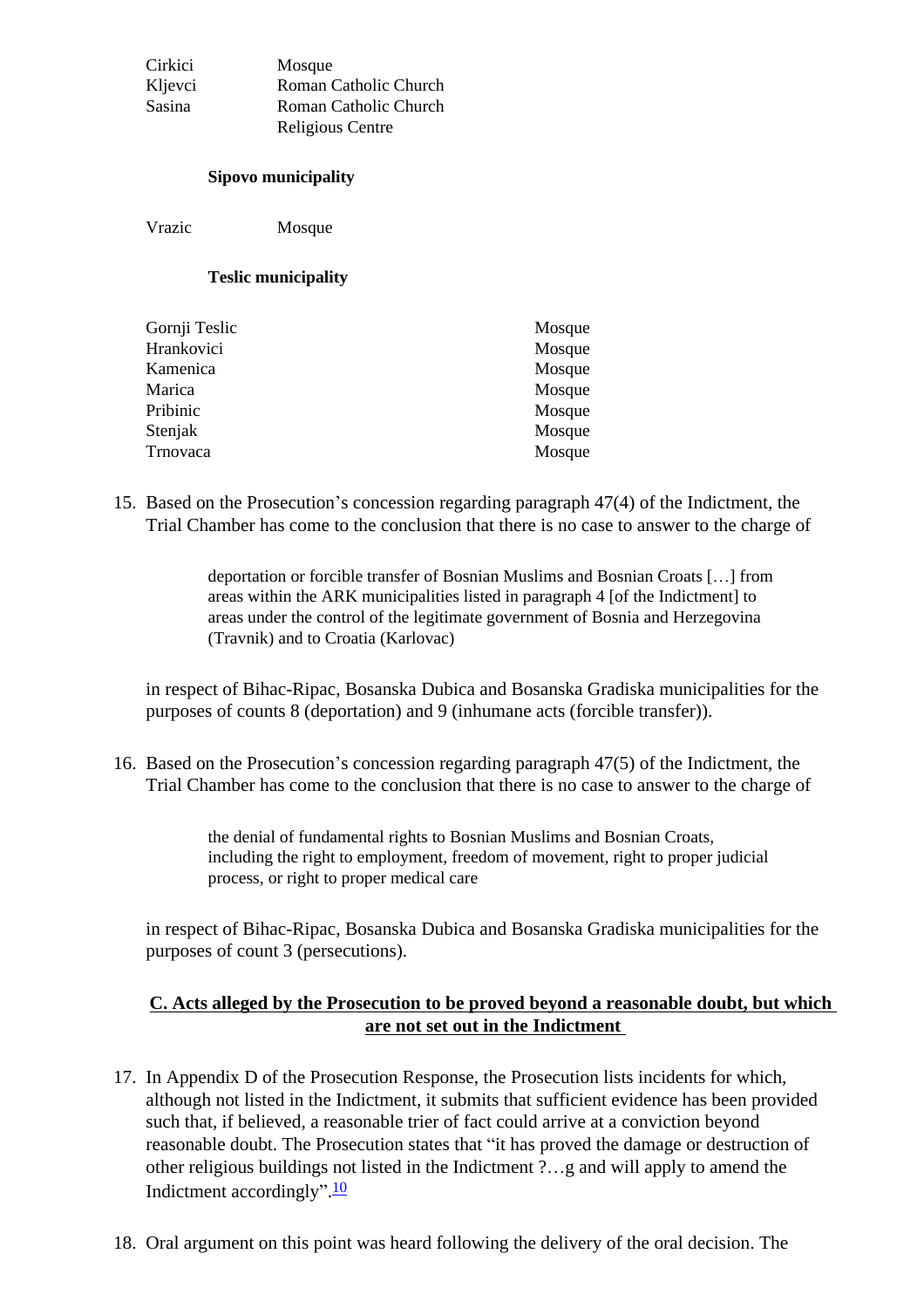Prosecution submitted that the Indictment should be amended to include these acts as additional bases for the counts for which the Accused is charged. Alternatively, it was submitted that these acts be included in the Indictment as similar fact evidence.<sup>11</sup> The Defence objected to any amendment incorporating these acts as part of the bases for the counts, on the grounds that there had been no motivation for the Defence to conduct cross-examination of any of the Prosecution witnesses regarding those matters.<sup>[12](#page-26-2)</sup>

19. Following the submissions by the parties the Trial Chamber issued an oral decision denying the Prosecution's request to amend the Indictment<sup>[13](#page-26-3)</sup> by including these acts as the bases for the charges, but allowing the inclusion of the relevant evidence of these acts in the records, the final probative value of which remains to be decided by the Chamber at a later stage.<sup>[14](#page-26-4)</sup>

### **III. DEFENCE CHALLENGES**

<span id="page-9-0"></span>20. The Defence challenges a number of issues. For ease of reference the Trial Chamber will address these in an order different to that set out in the Defence Motion.

## **A. Individual criminal responsibility**

<span id="page-9-1"></span>21. The Prosecution cumulatively charges the Accused for the crimes alleged in counts 1 through 12 under different modes of liability. These are:

> 1. responsibility for knowingly and wilfully participating in a joint criminal enterprise ("JCE"), entailing the Accused's individual criminal responsibility under Article 7(1) of the Statute of the Tribunal  $("Stature")$ ; $\frac{15}{ }$  $\frac{15}{ }$  $\frac{15}{ }$

2. responsibility under Article 7(1) of the Statute for having planned, instigated, ordered or otherwise aided and abetted in the planning, preparation, or execution of the crimes charged in the Indictment;  $\frac{16}{16}$ 

3. responsibility under Article 7(3) of the Statute for the crimes committed by the Accused's subordinates whilst he was holding positions of superior authority. $\frac{17}{2}$  $\frac{17}{2}$  $\frac{17}{2}$ 

22. The Trial Chamber has examined in relation to each of these modes of individual criminal responsibility whether, on the basis of the Prosecution evidence, if believed, a reasonable trier of fact could be satisfied beyond reasonable doubt that the Accused is individually responsible for the crimes charged in the Indictment. In order to avoid significant repetition, for the purposes of this 98 *bis* Decision, the Trial Chamber will address all modes of liability in relation to all the crimes charged in the Indictment together.

### 1. Article 7(1): Joint Criminal Enterprise

- <span id="page-9-2"></span>23. The Trial Chamber relies on the definition of JCE as set out by the Appeals Chamber in the *Tadic* Appeals Judgement, and the three categories of JCE identified therein.<sup>[18](#page-26-8)</sup>
- 24. During the pre-trial stage, the parties were put on notice by the Pre Trial Judge that the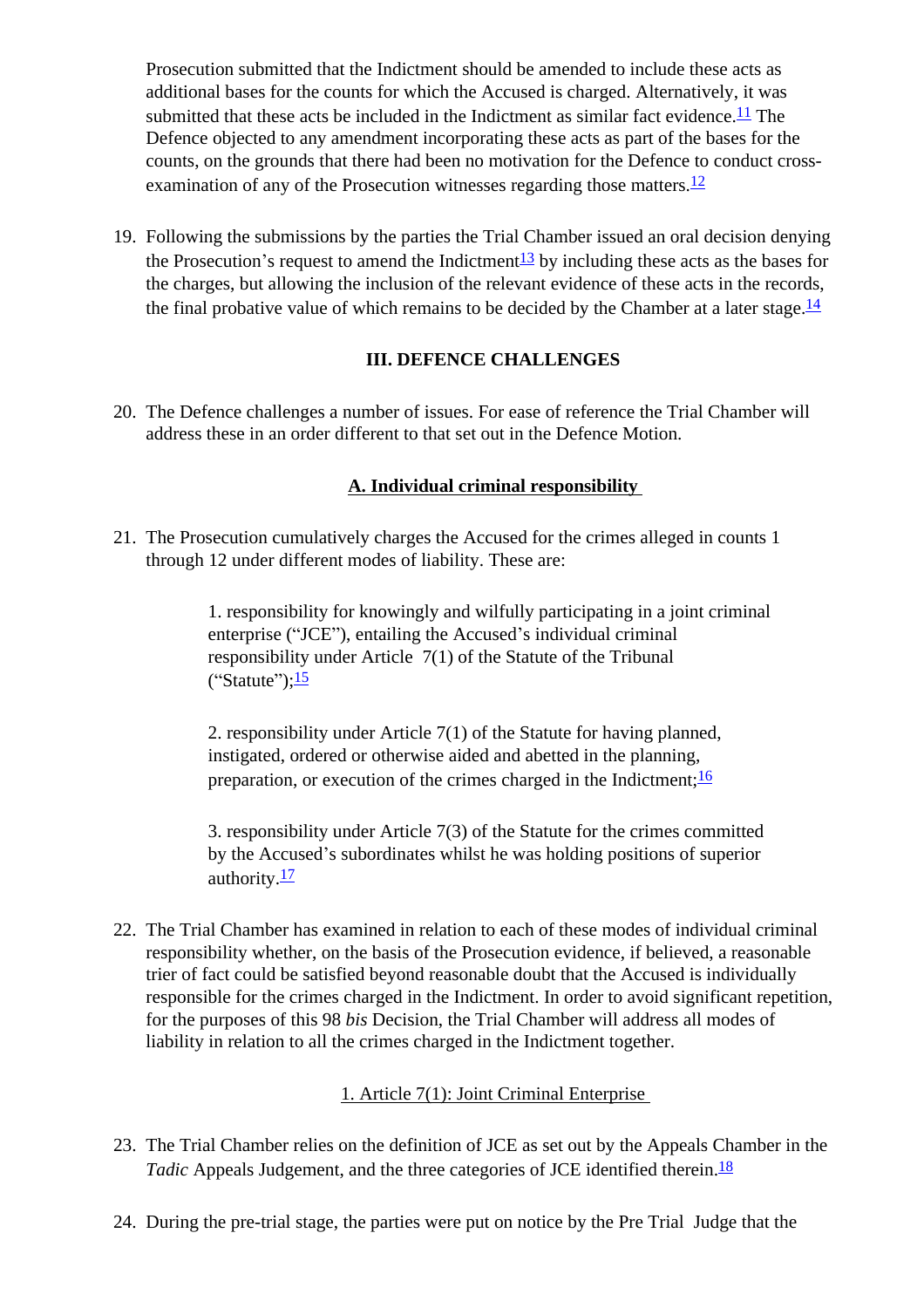Prosecution was understood to have alternatively pleaded in the Indictment a first category of JCE case (paragraph 27.1) and a third category of JCE case ( paragraph  $27.3$ ).<sup>[19](#page-26-9)</sup> The Trial Chamber finds that the second category of JCE was not pleaded. In view of this, the Trial Chamber considers that it would be unfair to the Accused to allow the Prosecution to invoke the second category of JCE for whatever purpose. $\frac{20}{2}$  The submissions of both the Defence and the Prosecution in relation to the second category of JCE are therefore of no relevance and will not be considered by the Trial Chamber. $\frac{21}{2}$  $\frac{21}{2}$  $\frac{21}{2}$ 

- 25. In relation to the first category of JCE, the Defence submits that none of the offences which qualify as crimes under the Tribunal's Statute "can be laid at ?the Accused'sg feet". The Defence specifies that "StChere is not a case where the Accused knew specifically that a crime would be committed and assisted in the commission of that crime in some active 'hands-on' way".<sup>[22](#page-26-12)</sup>
- 26. The Trial Chamber notes that the submission by the Defence that one of the requirements to establish a JCE is to prove the 'hands-on' role of an accused is not supported by the jurisprudence of this Tribunal. $\frac{23}{2}$  Participants in a JCE may contribute to the common plan in a variety of roles. Indeed, the term participation is defined broadly and may take the form of assistance in, or contribution to, the execution of the common plan or purpose.  $\frac{24}{3}$  $\frac{24}{3}$  $\frac{24}{3}$ Participation includes both direct participation and indirect participation. An accused's involvement in the criminal act must form a link in the chain of causation, but it is not necessary that the participation be a *conditio sine qua non*, or that the offence would not have occurred but for the participation.<sup>25</sup>
- 27. The Trial Chamber accepts that, while a JCE may have a number of different criminal objects, it is not necessary for the Prosecution to prove that every participant agreed to every one of the crimes being committed. $\frac{26}{5}$  $\frac{26}{5}$  $\frac{26}{5}$  However, it is necessary for the Prosecution to prove that, between the member of the JCE responsible for committing the material crime charged and the person held responsible under the JCE for that crime, there was an agreement to commit at least that particular crime. $\frac{27}{2}$  $\frac{27}{2}$  $\frac{27}{2}$
- 28. On this basis, the Trial Chamber is satisfied that a reasonable trier of fact could, on the basis of the evidence before it, if believed, find beyond reasonable doubt that the Accused shared with other members of the JCE a common plan which amounted to and involved the commission of the crimes charged in the Indictment in counts 1 through 12. Solely for the purposes of the 98 *bis* standard, the Trial Chamber is satisfied that each of the members of the JCE was in one way or another involved in the commission of one or more of the crimes charged in the Indictment in counts 1 through 12 and that the Accused intended the result of the common plan and voluntarily participated in furthering the crimes in question.
- 29. In relation to the third category of JCE, the Defence again submits that the 'hands-on' requirement for the establishment of a JCE is not met in relation to the Accused, since he was remote from the events in question and did not participate in them in any significant way. The Trial Chamber dismisses this argument on the basis of its previous reasoning.  $\frac{28}{5}$  $\frac{28}{5}$  $\frac{28}{5}$
- 30. In applying the 98 *bis* standard, the Trial Chamber is satisfied that the Accused and all other members of the JCE identified in the Indictment shared a common plan which amounted to, and involved the commission of the crimes of deportation and forcible transfer as described in paragraphs 58 and 59 of the Indictment. The Trial Chamber is further satisfied according to the 98 *bis* standard that the crimes charged in counts 2 to 7 inclusive and counts 10, 11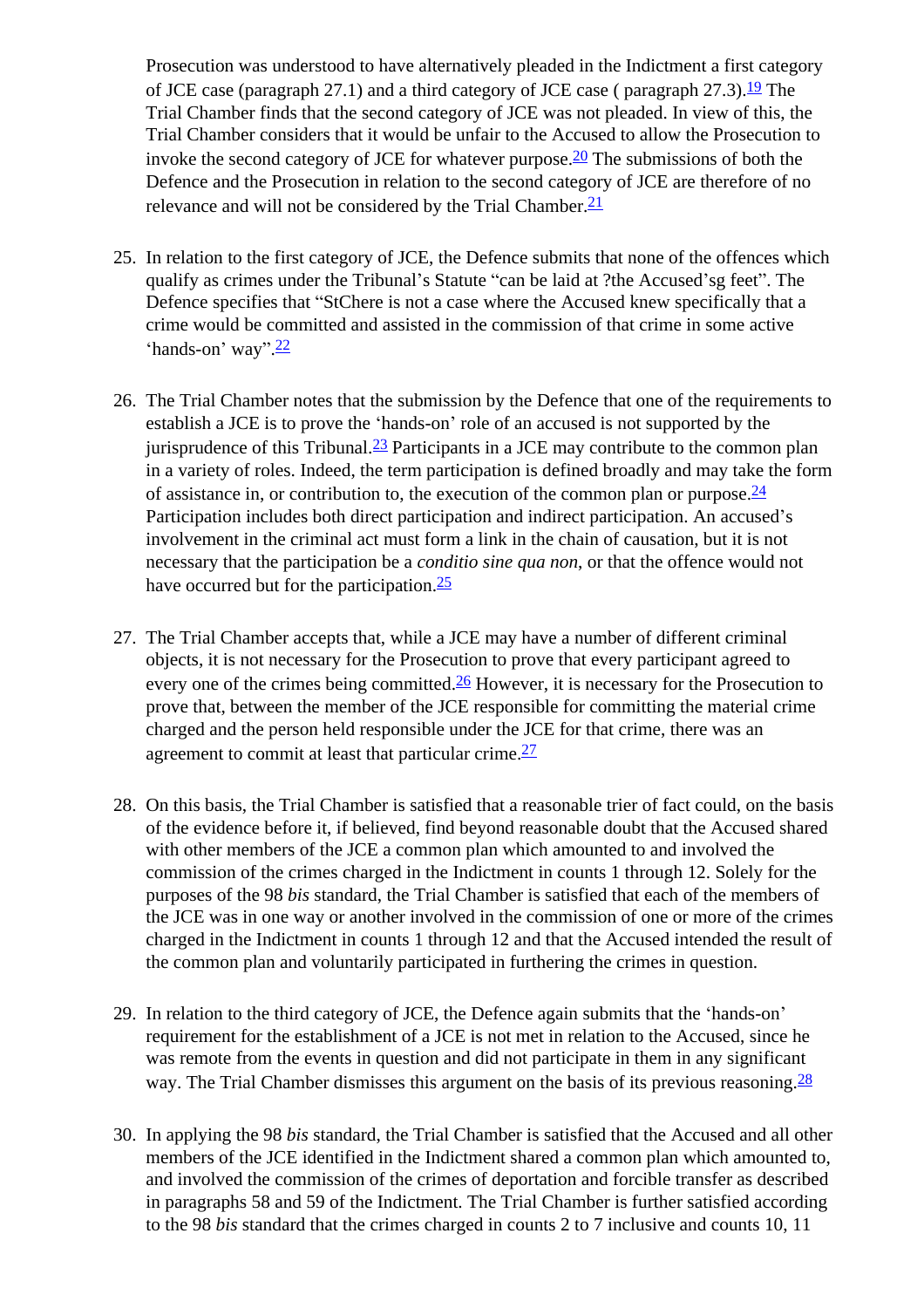and 12 were natural and foreseeable consequences of the crimes of deportation and forcible transfer as agreed upon. With respect to count 1, however, the Trial Chamber finds that in order to arrive at a conviction for genocide under Article 4(3)(a) the specific intent for genocide must be met. As explained further in paragraphs 55-57 below, this specific intent is incompatible with the notion of genocide as a natural and foreseeable consequence of a crime other than genocide agreed to by the members of the JCE. For this reason the Trial Chamber finds that there is no case to answer with respect to count 1 in the context of the third category of JCE.

- 31. The Trial Chamber finds that on the basis of the evidence available, if believed, a reasonable trier of fact could also find beyond reasonable doubt that the Accused was aware of the risk that the crimes charged in the Indictment in counts 2 to 7 inclusive and counts 10, 11 and 12 would be committed by other members of the JCE. Notwithstanding his awareness, the Accused wilfully furthered the deportation and forcible transfer of a large proportion of the Bosnian Muslim and Bosnian Croat population from areas within the Autonomous Region of Krajina ("ARK") municipalities to areas under the control of the legitimate government of Bosnia and Herzegovina (Travnik) and to Croatia (Karlovac). The Accused intended to force these persons to leave their territory "without grounds permitted under international law"[29](#page-27-1). Solely for the purposes of the 98 *bis* standard, the Trial Chamber is satisfied that each of the members of the JCE was in one way or another involved in the commission of one or more of the crimes charged in the Indictment in counts 2 through 12. The Trial Chamber does not find support for the Defence submission that the third category of JCE requires specific knowledge of the events and "presence" in the sense of participation in the activities resulting in the commission of a crime that could have been foreseen by the Accused. $\frac{30}{2}$  $\frac{30}{2}$  $\frac{30}{2}$
- 32. For the reasons set out above, the Trial Chamber upholds the Defence Motion with respect to count 1 in the context of the third category of JCE, and dismisses it in respect of all other challenges related to JCE.<sup>[31](#page-27-3)</sup>

### 2. Other modes of liability under Article 7(1) of the Statute

<span id="page-11-0"></span>33. Although the Defence, solely for the purposes of the Rule 98 *bis* exercise, does not specifically challenge the evidence in relation to the modes of liability under Article 7(1) of the Statute other than 'committing' in the context of JCE, the Trial Chamber has examined the evidence in relation to each individual mode of liability for which the Accused is charged. $\frac{32}{2}$  $\frac{32}{2}$  $\frac{32}{2}$ 

## (a) Planning

<span id="page-11-2"></span><span id="page-11-1"></span>34. In applying the 98 *bis* standard, the Trial Chamber is satisfied on the basis of the evidence available, that the Accused, in concert with other individuals identified in the Indictment, planned, designed and organised the commission of the crimes charged in the Indictment in counts 1 through 12 at both the preparatory and execution phases, whereby his participation in formulating a criminal plan and endorsing a plan proposed by others was substantial.  $\frac{33}{2}$  $\frac{33}{2}$  $\frac{33}{2}$ For the purposes of the present decision, the Trial Chamber is further satisfied that, on the basis of the evidence before it, if believed, a reasonable trier of fact could find beyond reasonable doubt that the crimes in question were actually committed and that the Accused intended these crimes to be committed.[34](#page-27-6)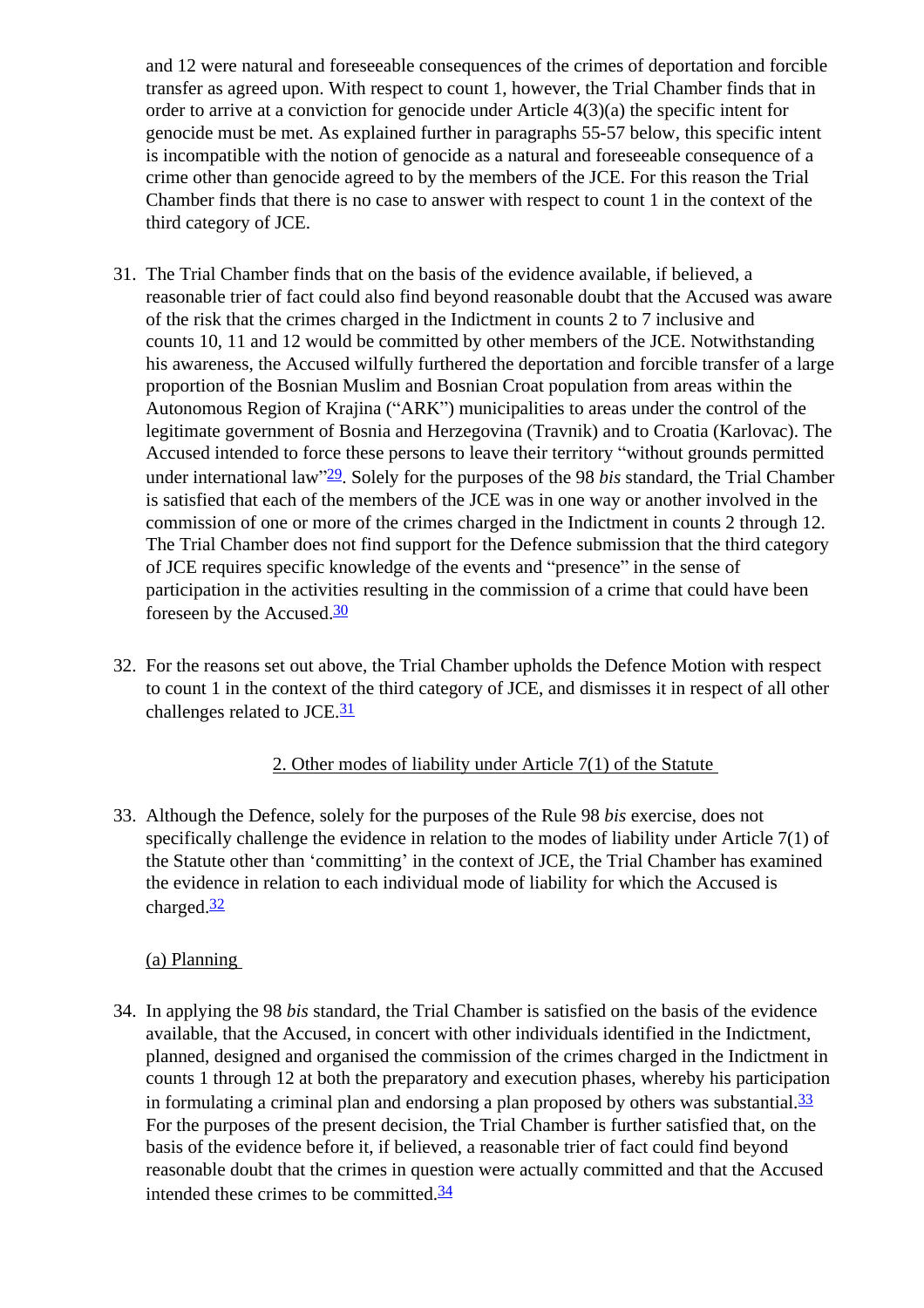### (b) Instigating

35. In applying the 98 *bis* standard, the Trial Chamber is satisfied that on the basis of the evidence available, a reasonable trier of fact could find beyond reasonable doubt that the Accused, by his acts and conduct, prompted other individuals identified in the Indictment to commit the crimes charged in the Indictment in counts 1 through  $12.\overline{35}$  It is not necessary to prove that these crimes would not have been perpetrated without his involvement.<sup>36</sup> In applying the 98 *bis* standard, the Trial Chamber is satisfied that there is, however, sufficient evidence to find that the acts and conduct of the Accused constitute a clear contributing factor to the conduct of the physical perpetrators of the crimes in question: the Accused intended to provoke and induce the commission of these crimes, and was aware of the substantial likelihood that the commission of these crimes would be a probable consequence of his acts and conduct.<sup>[37](#page-27-9)</sup>

## (c) Ordering

<span id="page-12-0"></span>36. In applying the 98 *bis* standard, the Trial Chamber is satisfied on the basis of the evidence available that the Accused possessed the authority to give orders. The relevant evidence suggests that his orders were in fact implemented by other individuals identified in the Indictment. Furthermore, the relevant evidence, if believed, suggests that the Accused knowingly and wilfully used his position of authority to order those individuals to commit the crimes charged in the Indictment in counts 1 through  $12.\overline{38}$  $12.\overline{38}$  $12.\overline{38}$ 

## (d) Aiding and Abetting

<span id="page-12-1"></span>37. In applying the 98 *bis* standard, the Trial Chamber is further satisfied on the basis of the evidence available, that the Accused aided and abetted other individuals identified in the Indictment in committing the crimes charged in counts 1 through 12 of the Indictment. The relevant evidence, if believed, suggests that he rendered a substantial contribution to the commission of these crimes: his acts and omissions, although for the most part geographically and temporally unconnected to the actual commission of the crimes in question, had a decisive effect on the commission of these crimes. They consisted in facilitating and giving assistance to the commission of the crimes in question, as well as in encouraging and giving moral support to the physical perpetrators thereof.<sup>[39](#page-27-11)</sup> For the purposes of the present decision, the Trial Chamber is satisfied that the 98 *bis* standard is reached suggesting that the Accused knew that the respective principals intended to commit the crimes in question and he was aware that his acts assisted the principal offenders in the commission of these crimes, and that therefore, based on this evidence, a reasonable trier of fact, could find the Accused criminally responsible for aiding and abetting. $\frac{40}{5}$  $\frac{40}{5}$  $\frac{40}{5}$ 

## (e) Findings

<span id="page-12-2"></span>38. For the above reasons, the Trial Chamber dismisses the Defence Motion in respect of the Accused's liability for planning, instigating, ordering or otherwise aiding and abetting in the planning, perpetration or execution of the crimes charged in the Indictment in counts 1 through  $12.\overline{41}$ 

## 3. Article 7(3)

<span id="page-12-3"></span>39. The jurisprudence has established the following three-pronged test for criminal liability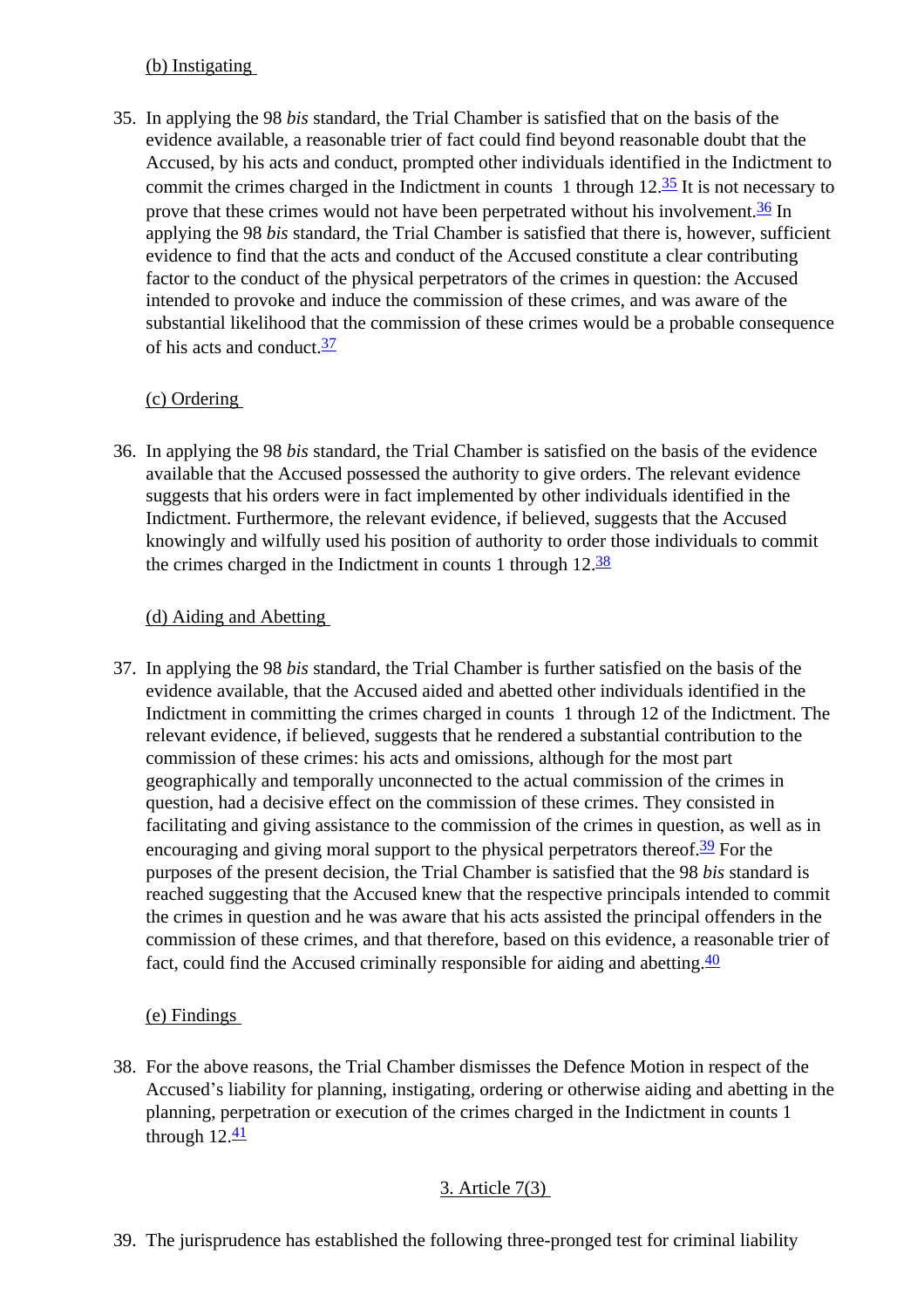pursuant to Article 7(3) of the Statute:

1. the existence of a superior-subordinate relationship between the commander (the accused) and the perpetrator of the crime;

2. the accused knew or had reason to know that the crime was about to be or had been committed; and

3. the accused failed to take the necessary and reasonable measures to prevent the crime or punish the perpetrator thereof. $\frac{42}{5}$ 

- 40. The Defence submits that the Prosecution has failed to meet its burden with regard to the first prong of this test, having failed to prove the existence of a superior-subordinate relationship between the Accused and any of the offenders who committed any of the specific acts alleged in any of the substantive counts charged in the Indictment. $\frac{43}{2}$  The Prosecution responds that sufficient evidence has been adduced to prove each of the three elements necessary to establish responsibility under Article 7(3) of the Statute in relation to the Accused.<sup>[44](#page-27-16)</sup>
- 41. The Trial Chamber is satisfied that sufficient evidence has been tendered, on the basis of which, if believed, a reasonable trier of fact could be satisfied beyond reasonable doubt that the Accused is responsible pursuant to Article 7(3) of the Statute for the crimes charged in the Indictment in counts 1 through 12.
- 42. For the purposes of the present decision, i.e. according to the 98 *bis* standard, the Trial Chamber is satisfied that there is sufficient evidence that the Accused (a) held a number of government and party positions which involved varying degrees of authority; (b) as *inter alia* President of the ARK Crisis Staff, exercised effective control over members of municipal governments and Crisis Staffs of the ARK municipalities, the police on both the regional level (CSB) and the municipal level (SJBs), the military and paramilitary groups, and (c) possessed both *de jure* and *de facto* power to prevent his subordinates' crimes and to punish or ensure the punishment of the perpetrators of these crimes after they had been committed.
- 43. In addition, the Trial Chamber is satisfied that based on the evidence available, if believed, a reasonable trier of fact could be satisfied beyond reasonable doubt that the Accused knew or had reason to know that the crimes in question were about to be or had been committed. Moreover, in applying the 98 *bis* standard, it is satisfied that the Accused did nothing to prevent those crimes or punish the perpetrators thereof.
- 44. The Trial Chamber, therefore, dismisses the Defence Motion in respect of the Accused's responsibility pursuant Article 7(3) of the Statute for the crimes charged in the Indictment in counts 1 through 12.[45](#page-27-17)

## **B. Genocide**

<span id="page-13-0"></span>45. Under count 1, the Accused is charged with genocide, punishable under Articles 4(3)(a), and 7(1) and 7(3) of the Statute of the Tribunal.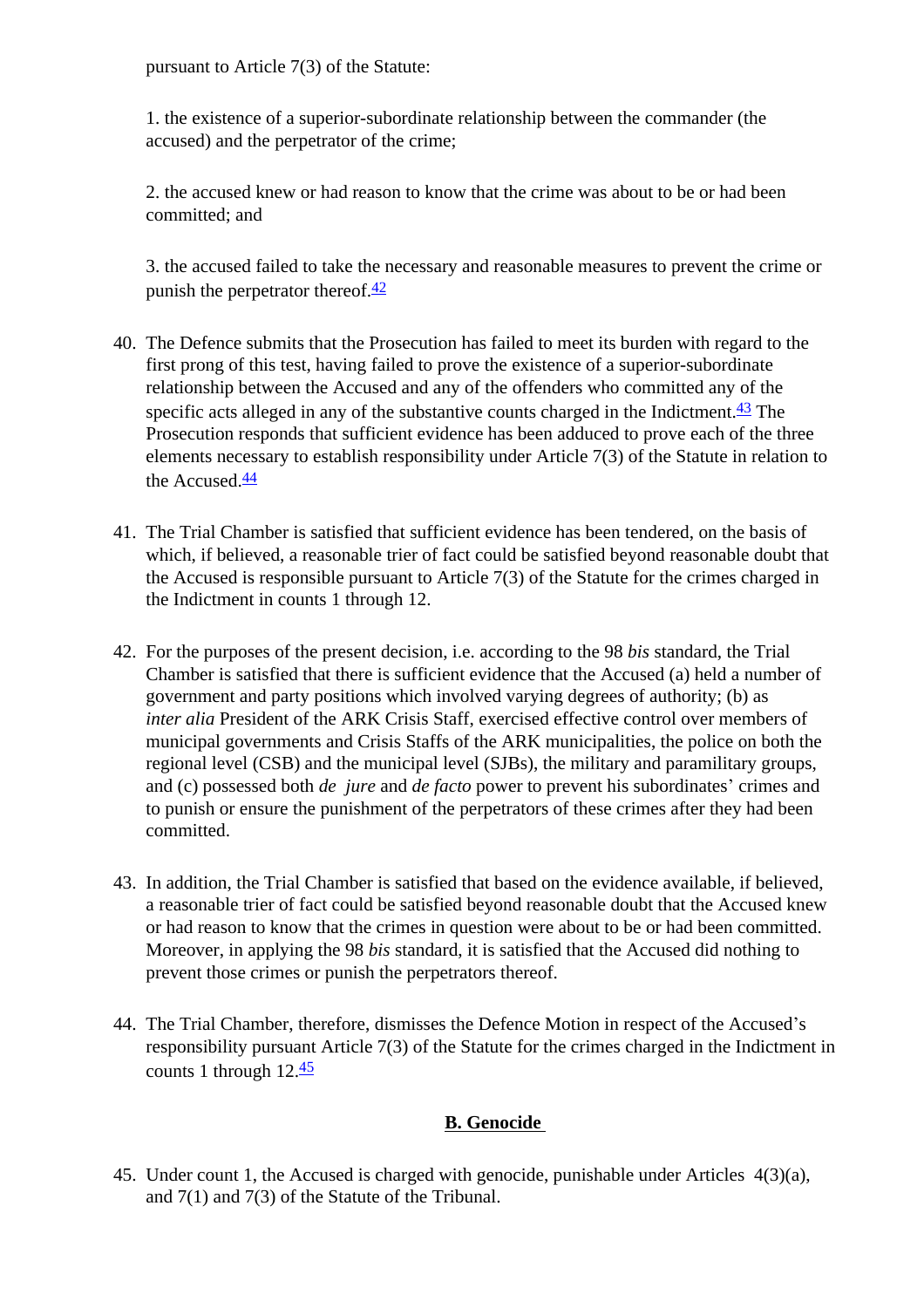- 46. The Defence submits that there is no evidence to show the existence of a plan at the level of the Serbian Democratic Party ("SDS"), of the Republika Srpska or of the ARK to destroy in whole or in part a national, ethnical, racial or religious group, as such. $\frac{46}{ }$  In the absence of such a plan, the Defence concludes that there was no JCE to commit genocide. $\frac{47}{1}$  $\frac{47}{1}$  $\frac{47}{1}$  The Defence also submits that there is no evidence to show that the Accused had such a plan, and that in any case there is no evidence to show that genocide was committed during the period covered by the Indictment in the area contemplated therein.<sup>48</sup>
- 47. The Prosecution responds that the evidence demonstrates that a plan to forcibly and permanently remove the Bosnian Muslim and Bosnian Croat inhabitants from the territory of the planned Serbian state existed at all levels (republic, regional and municipal), "and that by the Summer of 1992 that plan encompassed an intent to destroy the Bosnian Muslim and Bosnian Croat groups in the [ARK]".<sup>[49](#page-27-21)</sup> The Prosecution further submits that the Accused devised this plan or at the very least was privy to it and willingly embraced it with the intent to destroy the Bosnian Muslim and Bosnian Croat groups.<sup>50</sup> Finally, the Prosecution submits that a genocidal campaign against the Bosnian Muslim and Bosnian Croat groups was implemented in the ARK between April and December 1992.<sup>[51](#page-27-23)</sup>

### 1. The law

<span id="page-14-0"></span>48. Both parties have made submissions regarding the law applicable to counts 1 (genocide) and 2 (complicity in genocide). The Trial Chamber will address the applicable law only with respect to those issues on which the parties disagree or which in its view need to be clarified at this stage. $52$ 

#### (a) The objective element: *actus reus*

- <span id="page-14-1"></span>49. The Prosecution submits that the Bosnian Muslim and Bosnian Croat groups are the protected groups in this case.[53](#page-28-0) The Defence is silent on this matter. In applying the 98 *bis*  standard*,* the Trial Chamber finds that there is sufficient evidence that the Prosecution's submission is correct.
- 50. In the Indictment, the Prosecution pleads that the execution of the campaign designed to destroy, in whole or in part, the Bosnian Muslim and Bosnian Croat groups in the municipalities contemplated in the Indictment consisted of conduct specified in Article 4(2) (a), (b) and (c) of the Statute, namely killing Bosnian Muslim and Bosnian Croat noncombatants, causing them serious bodily or mental harm and detaining them under conditions calculated to bring about the physical destruction of a part of them.<sup>54</sup> According to the Indictment, in the camps and detention facilities these conditions consisted of beatings or other physical maltreatment, starvation rations, contaminated water, insufficient or non-existent medical care, unhygienic conditions and lack of space.[55](#page-28-2)
- 51. The Prosecution Response adds the submission that "the mass deportation of the Bosnian Muslim and Bosnian Croat groups" constituted conditions of life calculated to bring about their physical destruction, within the meaning of Article  $4(2)(c)$  of the Statute.<sup>[56](#page-28-3)</sup> As paragraphs 37 (3) and 43 of the Indictment unmistakably show, this submission is not pleaded in the Indictment. The Trial Chamber thus finds that the Defence was not adequately put on notice of this aspect of the Prosecution case for counts 1 and 2, and as a consequence the Trial Chamber will not entertain it.<sup>[57](#page-28-4)</sup>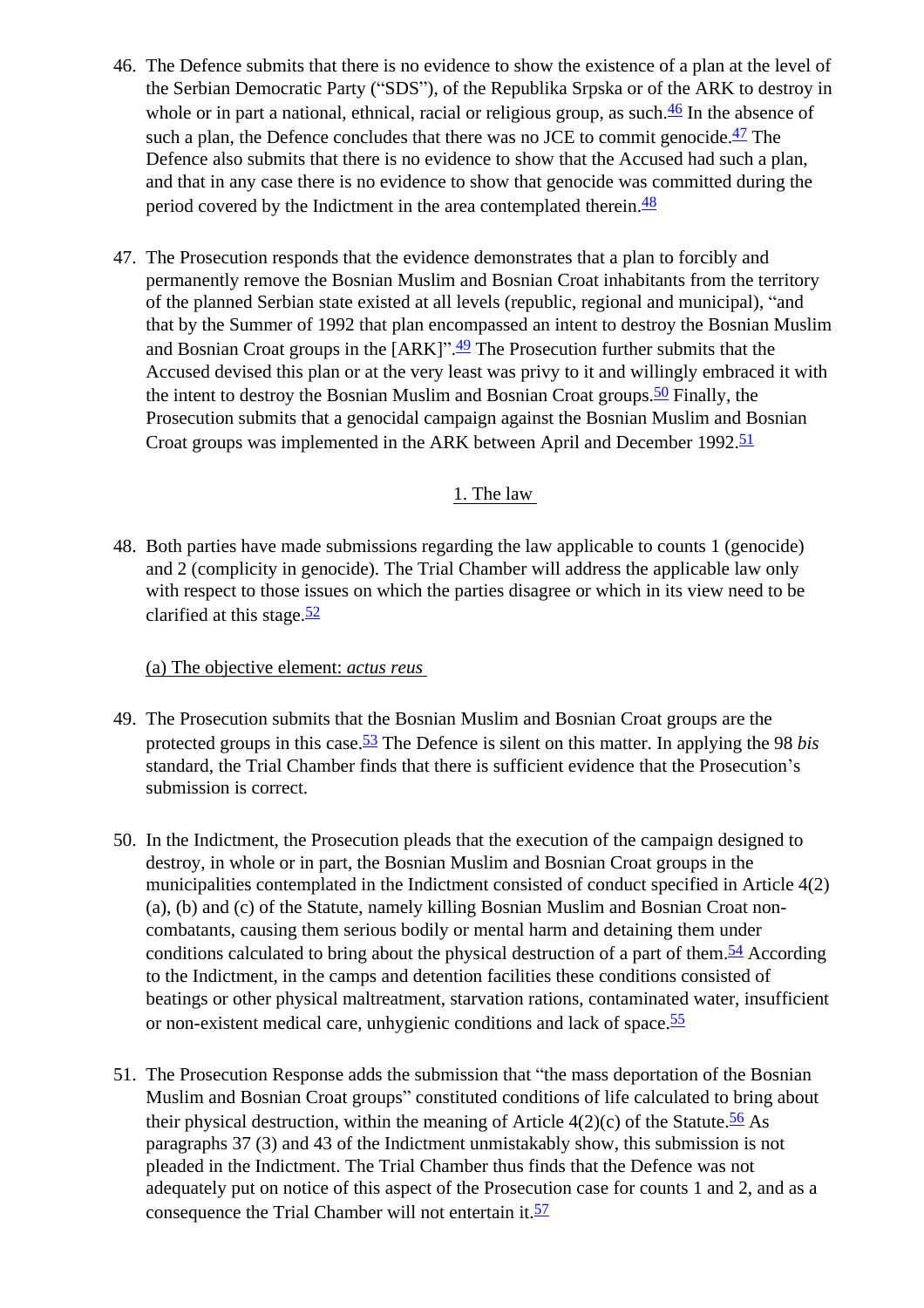(b) The subjective element: *mens rea*

- <span id="page-15-0"></span>52. The specific intent required for genocide under Article 4(3)(a) of the Statute is the "intent to destroy, in whole or in part, a national, ethnical, racial or religious group, as such".<sup>[58](#page-28-5)</sup>
- 53. The parties do not dispute that the specific intent requirement is satisfied by the intent to destroy the protected groups "in part" as within a limited geographic area, in this case, the Bosnian Muslim and Bosnian Croat groups in the ARK.<sup>59</sup> The Tribunal's jurisprudence supports this view. $60$
- 54. The Prosecution submits in the alternative that the specific intent requirement is met by the targeting for destruction of the Bosnian Muslim and Bosnian Croat leadership and military aged men, because they constitute significant sections of those groups.<sup> $61$ </sup> The Defence opposes the view that military aged men constitute a significant section of the group for the purposes of meeting the specific intent requirement. $62$  Given the current jurisprudence of this Tribunal,  $63$  for the purposes of this decision the Trial Chamber deems it inappropriate to rule out at this stage that targeting military aged men could, all things being equal, constitute evidence of the intent to destroy in part a national, ethnical, racial or religious group, as such.
- 55. As stated earlier,  $\frac{64}{9}$  in the Indictment the Prosecution pleads *inter alia* that the Accused is responsible for genocide on the basis that it was a natural and foreseeable consequence of the campaign designed to eliminate the Bosnian Muslim and Bosnian Croat populations from the municipalities contemplated in the Indictment through their deportation or forcible transfer.<sup>[65](#page-28-12)</sup> The Defence opposes this submission and contends that as a matter of law a conviction for genocide under the third category of JCE is not permissible because of the specific intent requirement. $66$  The Prosecution responds that "a conviction under Article 4(3) (a) would not require proof of specific intent where the Accused willingly assumed the risk that genocide might be committed as a natural and foreseeable consequence of the execution of the [JCE]".<sup>[67](#page-28-14)</sup>
- 56. As already stated,  $68$  the Trial Chamber relies on the definition of the third category of JCE put forward by the Appeals Chamber in the *Tadic* case, according to which it consists of "a common design to pursue one course of conduct where one of the perpetrators commits an act which, while outside the common design, was nevertheless a natural and foreseeable consequence of the effecting of that common purpose".<sup>[69](#page-28-16)</sup>
- 57. The Trial Chamber reiterates that the specific intent required for genocide is set out in paragraph 52 above. This specific intent cannot be reconciled with the *mens rea* required for a conviction pursuant to the third category of JCE. The latter consists of the Accused's awareness of the risk that genocide would be committed by other members of the JCE. This is a different *mens rea* and falls short of the threshold needed to satisfy the specific intent required for a conviction for genocide under Article  $4(3)(a)$ .<sup>70</sup> For this reason, the Trial Chamber has found that there is no case to answer with respect to count 1 in the context of the third category of JCE. $\frac{71}{2}$  $\frac{71}{2}$  $\frac{71}{2}$

## 2. Conclusions regarding count 1

<span id="page-15-1"></span>58. In addition to and in the context of the Defence challenges identified earlier, the Defence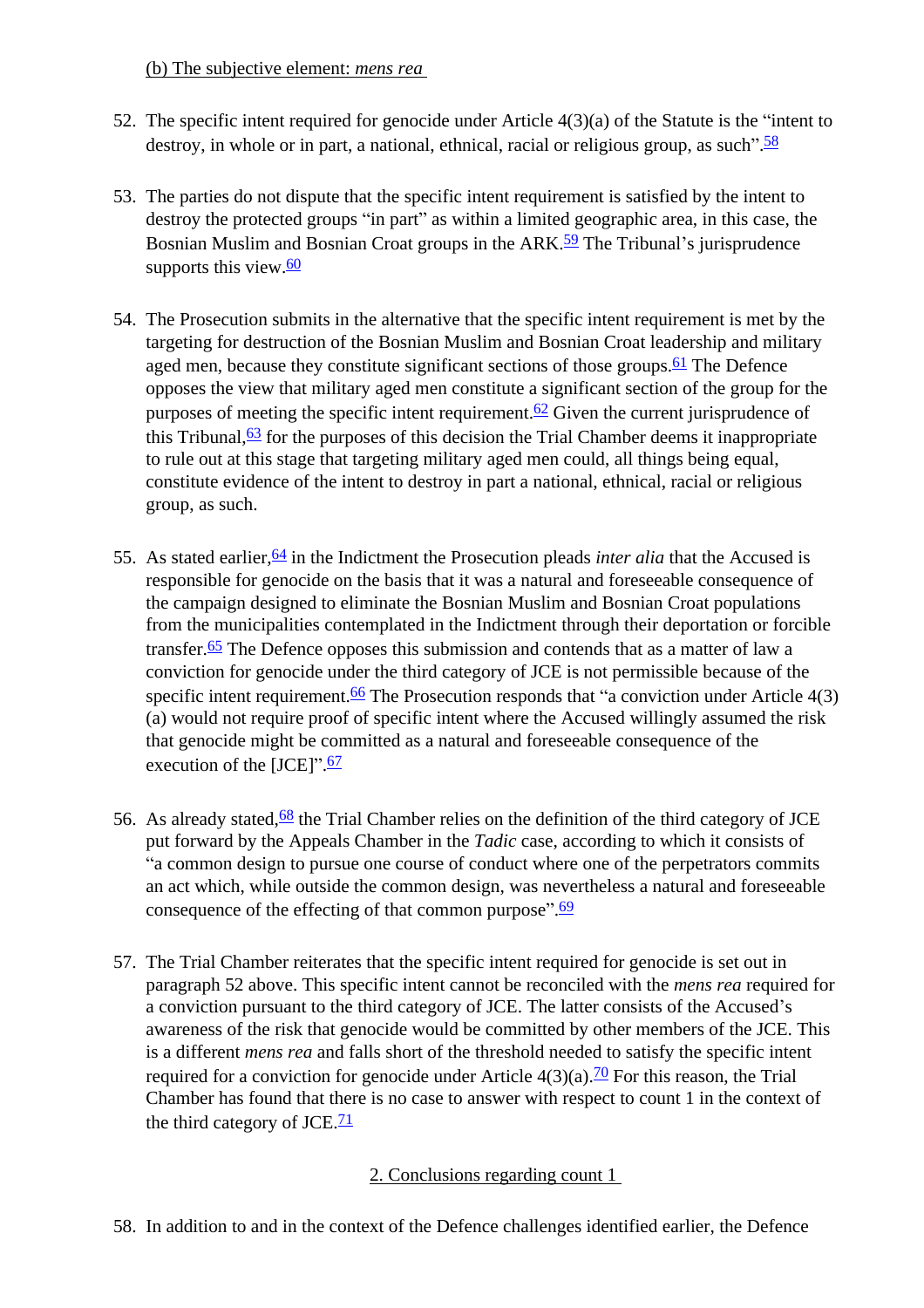specifically disputes that two items of evidence, namely the "Variant A and B document" (Exhibit P 25) and the "Six strategic goals of the Serbian people " (Exhibit P 189) support the existence of a genocidal plan or reflect the specific intent required for genocide[.72](#page-29-1) The Trial Chamber finds that it is outside the scope of Rule 98 *bis*  to address at this stage whether specific items of evidence taken in isolation support any such conclusion.

- 59. Based on the evidence of the Accused's participation in the first category of JCE, if believed, the Trial Chamber finds that a reasonable trier of fact could be satisfied beyond reasonable doubt that the Accused shared with other members of the JCE a common plan which amounted to and involved the commission of genocide against the Bosnian Muslim and Bosnian Croat groups in the ARK during the period relevant to the Indictment in the area contemplated therein.[73](#page-29-2) Consistent with this finding and based on the same 98 *bis*  standard criteria, there is sufficient evidence on the basis of which a reasonable trier of fact could be satisfied beyond reasonable doubt that the Accused possessed the specific intent for count 1.
- 60. The Trial Chamber finds that there is sufficient evidence of killings, infliction of serious bodily harm and the deliberate imposition of conditions of life calculated to bring about physical destruction, carried out against Bosnian Muslims and Bosnian Croats and intended to bring about the destruction in part of the groups as such which, if believed, could satisfy a reasonable trier of fact beyond reasonable doubt that genocide was committed in the municipalities mentioned in the Indictment between April and December 1992.
- 61. Finally, for the purposes of Rule 98 *bis* only and based on the said 98 *bis* standard criteria exclusively, the Trial Chamber finds that there is sufficient evidence that the Accused knowingly furthered the crime of genocide which, if believed, could lead a reasonable trier of fact to be satisfied beyond reasonable doubt of the Accused's criminal responsibility for genocide under count 1 of the Indictment.
- 62. Naturally, the considerations of this Trial Chamber in paragraphs 59 to 61 are at the core of the case against the Accused and will engage the members of this Trial Chamber considerably for the final stage of this trial. There is in fact other evidence that argues in favour of the Accused which the Trial Chamber is fully aware of but which for the purposes of the current exercise, i.e. meeting the 98 *bis* standard, cannot have any consequences. It will of course be given all due weight when the Trial Chamber comes to its final decision, when it will also be in a position to assess all the evidence currently available in the light of the evidence that may be brought forward by the Defence.
- 63. Consequently, with the exception of the finding of the Trial Chamber in paragraph 57 above, the Defence Motion fails with respect to count 1. Whilst the majority of the Trial Chamber supports this conclusion, Judge Janu dissents. $\frac{74}{ }$  $\frac{74}{ }$  $\frac{74}{ }$

## **C. Complicity in genocide**

- <span id="page-16-0"></span>64. Under count 2, the Accused is charged with complicity in genocide, punishable under Articles 4(3)(e), and 7(1) and 7(3) of the Statute of the Tribunal.
- 65. The Defence submits that there is no evidence to prove that genocide was committed in the ARK and that consequently it is not possible to sustain a conviction for complicity in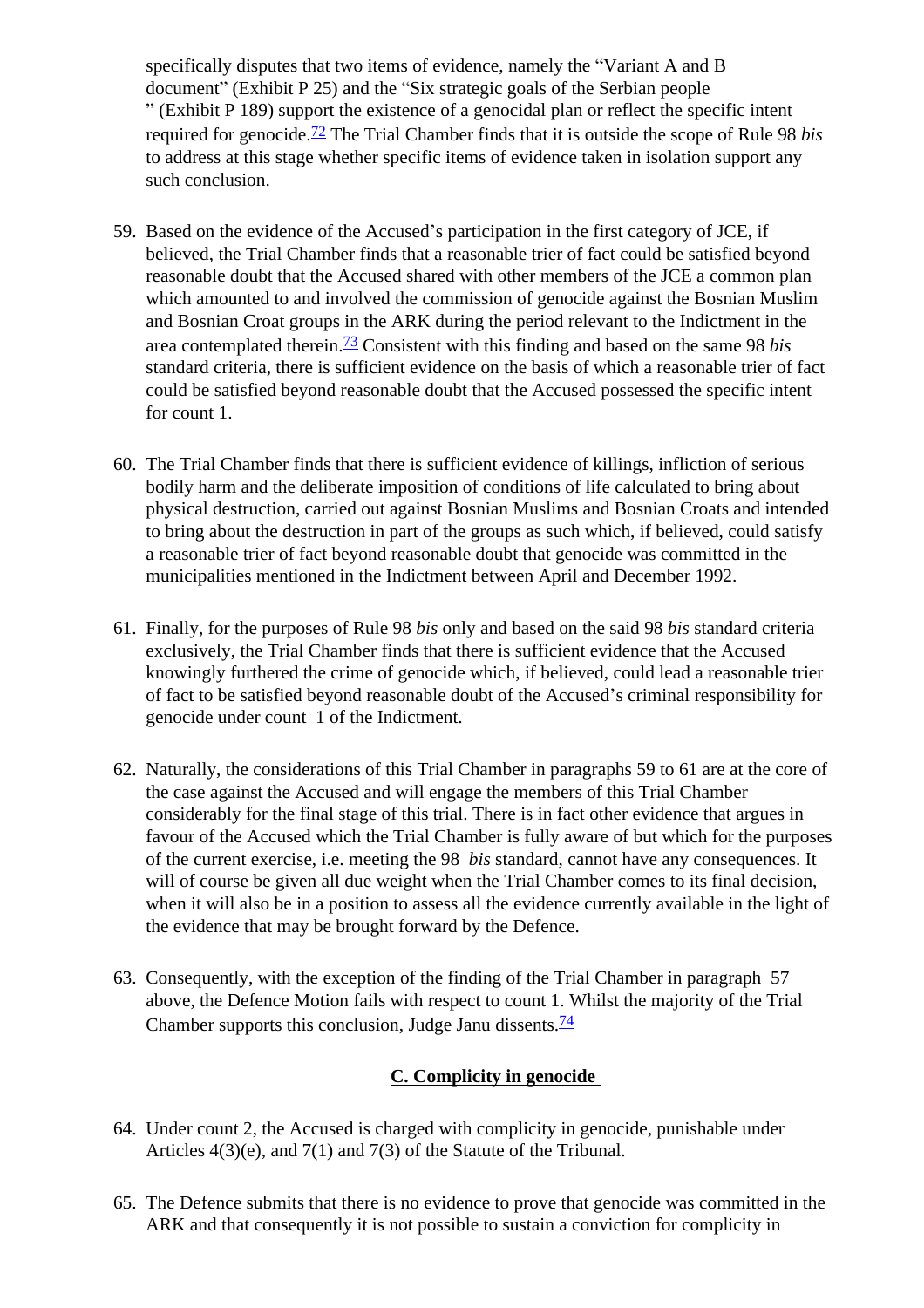genocide.<sup> $75$ </sup> The Prosecution responds that it has made a case with respect to genocide as well as with respect to complicity in genocide.<sup>76</sup> The Trial Chamber has already stated above that a reasonable trier of fact could, on the evidence adduced so far in this case, if believed, be satisfied beyond reasonable doubt that genocide was committed in the municipalities mentioned in the Indictment, between April and December 1992.<sup>[77](#page-29-6)</sup>

66. Although not specifically raised in the Defence Motion, the Trial Chamber finds it necessary to address the *mens rea* requirement for complicity in genocide. The Prosecution submits that the mental element for complicity in genocide is that "the Accused knew that the crime was being committed in furtherance of the intent to destroy, in whole or in part, a national, ethnical, racial or religious group, as such".<sup>[78](#page-29-7)</sup> The Trial Chamber notes that, according to the jurisprudence of the ICTR, an accused may be convicted for complicity in genocide if the Prosecution proves beyond reasonable doubt that an accused knew that his own acts assisted in the commission of genocide by the principal offender and was aware of the principal offender's state of mind; $\frac{79}{2}$  $\frac{79}{2}$  $\frac{79}{2}$  it need not show that an accused shared the specific intent of the principal offender. Considering this, the Trial Chamber does not find it appropriate at this stage to dismiss the count of complicity in genocide with respect to the third category of JCE.

### 1. Conclusions regarding count 2

- <span id="page-17-0"></span>67. With respect to the charge of complicity in genocide, the Trial Chamber is satisfied that a reasonable trier of fact could, on the evidence adduced so far in this case, if believed, be satisfied beyond reasonable doubt that the Accused assisted in the commission of genocide in the knowledge that he was so doing. As a consequence, a reasonable trier of fact could on the basis of this evidence be satisfied beyond reasonable doubt of the Accused's guilt of complicity in genocide.
- 68. The Defence Motion therefore fails with respect to count 2. Whilst the majority of the Trial Chamber supports this decision, Judge Janu dissents. $\frac{80}{2}$  $\frac{80}{2}$  $\frac{80}{2}$

#### **D. Extermination**

- <span id="page-17-1"></span>69. Under count 4, the Accused is charged with extermination, a crime against humanity punishable under Articles 5(b), and 7(1) and 7(3) of the Statute. $81$
- 70. In its Motion, the Defence submits in general that "StChe Prosecutor has failed to present sufficient evidence to support a conviction of extermination".<sup>82</sup> More specifically with regard to the *actus reus* element of extermination, the Defence explains that the primary requirement for establishing the crime of extermination is that "the killings must have been done on a massive scale".<sup>[83](#page-29-12)</sup> The Defence further argues that there is no evidence to support mass killings of the kind that would be required to prove the commission of the crime of extermination and that "such evidence cannot be established by an accumulation of separate and unrelated incidents".<sup>[84](#page-29-13)</sup> In addition the Defence believes that there is no evidence that the Accused, "by reason of either his position or authority, could decide upon the fate or had control over a large number of individuals". [85](#page-29-14) With respect to the *mens rea* element of extermination, the Defence finally submits that there is no evidence that the Accused "had knowledge that his action was part of a vast murderous enterprise in which large numbers of individuals were systematically marked for killing or were killed". [86](#page-29-15)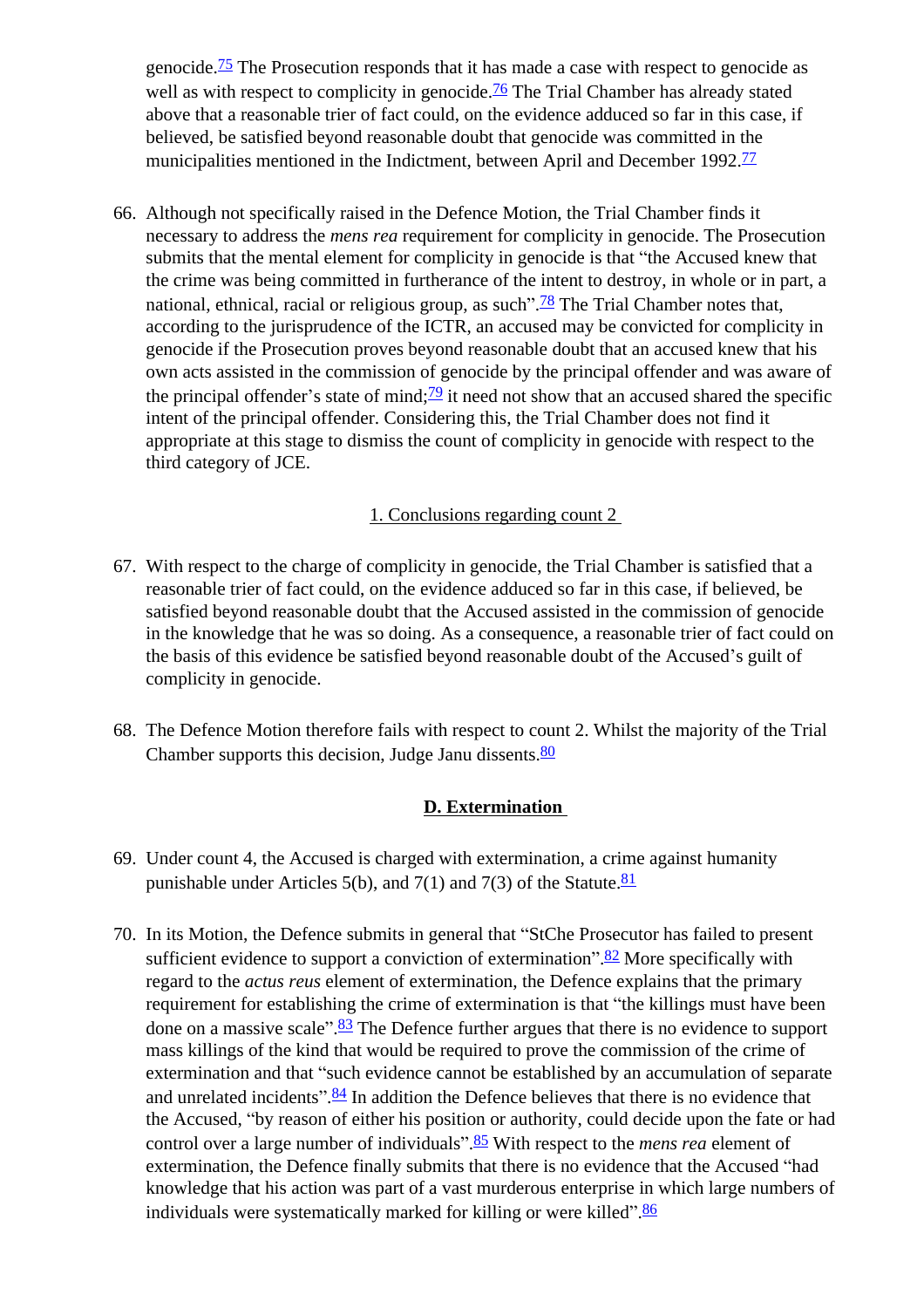71. In its Response, the Prosecution concurs with the Defence description of the *actus reus*  element of the crime of extermination. $87$  However, the Prosecution refutes the Defence submissions that there is insufficient evidence to establish the killing of persons on a massive scale and that the crime of extermination cannot be proved by an accumulation of incidents[.88](#page-29-17) The Prosecution maintains that "StChe Defence Motion offers no legal or factual arguments to support these assertions and ignores case law".<sup>89</sup> In addition, the Prosecution notes that the *mens rea* of extermination has been formulated differently within the jurisprudence of this Tribunal and the ICTR. $90$  The Prosecution submits that, irrespective of which *mens rea* standard will ultimately be applied by this Trial Chamber, it has met its burden under Rule 98 *bis* to prove that a reasonable Trial Chamber could convict the Accused on the charge of extermination. $\frac{91}{91}$ 

### 1. The law

### <span id="page-18-0"></span>(a) Objective element: *actus reus*

<span id="page-18-1"></span>72. The Trial Chamber concurs with the parties that the *actus reus* of extermination is the killing of persons on a massive scale. $\frac{92}{2}$  The Trial Chamber accepts the definition of the *actus reus* element of extermination as identified by the *Vasiljevic* Trial Chamber:

> The material element of extermination consists of any act or combination of acts which contributes to the killing of a large number of individuals.  $\frac{93}{5}$  $\frac{93}{5}$  $\frac{93}{5}$

- 73. The Trial Chamber observes that there is no basis in law or jurisprudence for the Defence submission that the commission of the crime of extermination cannot be established by an accumulation of separate and unrelated incidents. On the contrary, the Trial Chamber is of the opinion that the element of the massiveness of the crime on the territory covered by the Indictment allows for the possibility to establish the evidence of the *actus reus* of extermination on an aggregated basis.<sup>[94](#page-29-23)</sup>
- 74. The Trial Chamber also notes in relation to the *actus reus* of extermination that there is no requirement that the Prosecution prove that the Accused had control over a large number of individuals because of his position or authority, as submitted by the Defence. In order to establish the material element of the crime of extermination, it suffices that the evidence shows that the Accused has committed any act or combination of acts which contributed to the killing of a large number of individuals. $\frac{95}{5}$

### (b) Subjective element: *mens rea*

75. The Trial Chamber observes that the *mens rea* for the crime of extermination is not defined uniformly in the jurisprudence of this Tribunal and the ICTR. In general, three different approaches can be identified. Pursuant to the first approach, which is formulated by the *Kayishema* Trial Chamber, the *mens rea* for extermination is that an accused through his act (s) or omission(s) must have intended the killing, or be reckless or grossly negligent as to whether the killing would result and be aware that his acts(s) or omission(s) forms part of a mass killing event[.96](#page-29-25) The Trial Chamber in *Krstic* adopted a second approach and held that the crimes of murder and extermination have the same *mens rea* 

> which consists of the intention to kill or the intention to cause serious bodily injury to the victim which the perpetrator must have reasonably foreseen was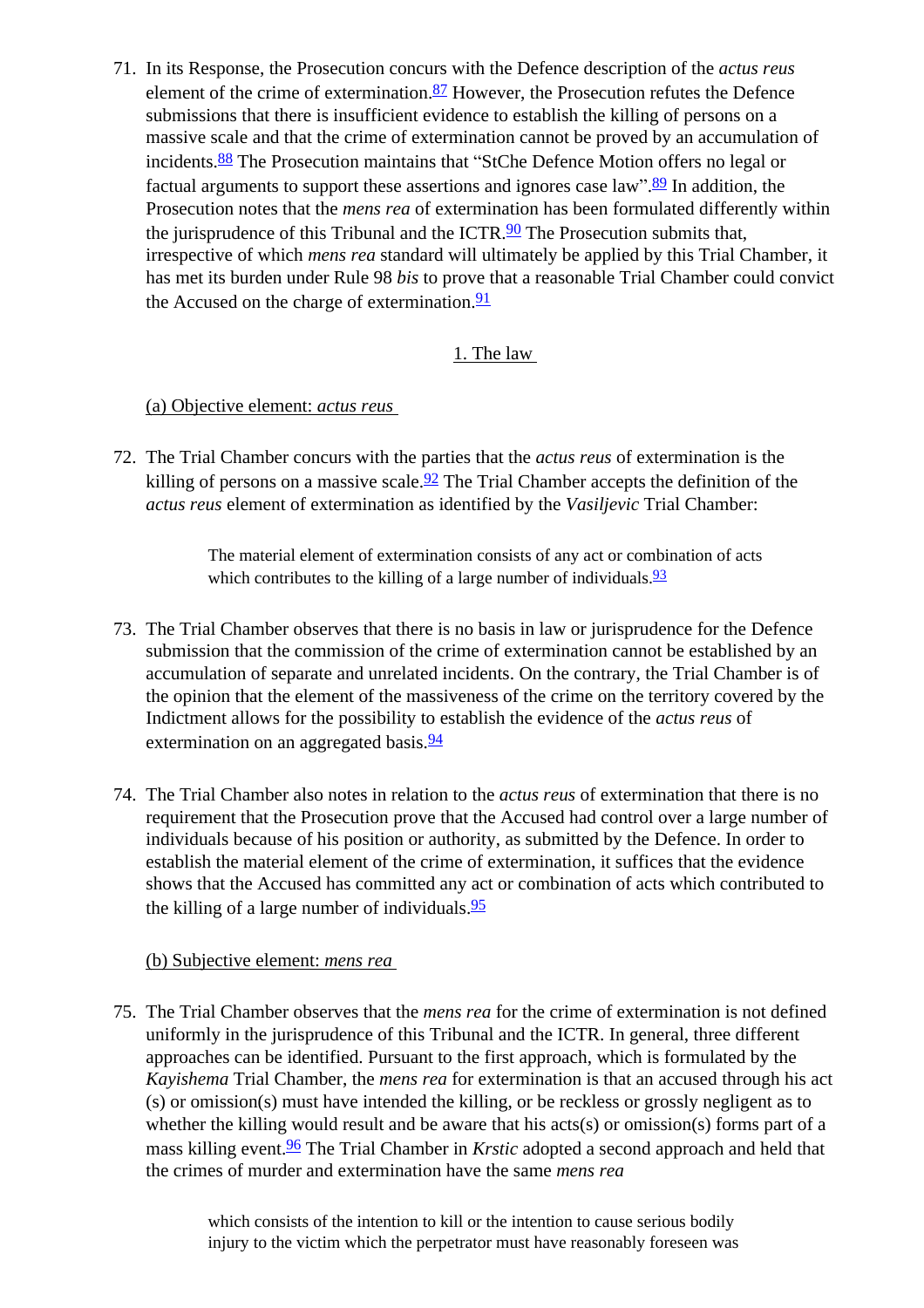likely to result in death. $\frac{97}{2}$  $\frac{97}{2}$  $\frac{97}{2}$ 

76. The *Stakic* Trial Chamber has refined this standard. Arguing that the *mens rea* standard for extermination cannot be lower than the *mens rea* required for murder as a crime against humanity, the Trial Chamber found that the general standard is *dolus directus* or *dolus eventualis*. [98](#page-29-27) The Trial Chamber emphasised that

> it would be incompatible with the character of the crime of extermination and with the system and construction of Article 5 if *recklessness or gross negligence*  sufficed to hold an accused criminally responsible for such a crime.  $99$

77. The third approach, which has been articulated in the *Vasiljevic* Trial Judgement and upon which the Defence relied in its Motion, <sup>100</sup> defines the *mens rea* standard as follows:

> The offender must intend to kill, to inflict grievous bodily harm, or to inflict serious injury, in the reasonable knowledge that such act or omission is likely to cause death, or otherwise intends to participate in the elimination of a number of individuals, *in the knowledge that his action is part of a vast murderous enterprise* in which a large number of individuals are systematically marked for killing or killed.<sup>[101](#page-29-30)</sup>

78. In the absence of settled jurisprudence and for the purposes of this Rule 98 *bis* decision, the Trial Chamber favours the formulation of the *mens rea* as set out in the *Vasiljevic* Trial Judgement. This includes the requirement that the Accused had knowledge that his action was part of a vast murderous enterprise in which large number of individuals were systematically marked for killing or were killed. The Trial Chamber notes that the *mens rea*  element of extermination is *sub judice* before the Appeals Chamber in another case,  $\frac{102}{2}$  and thus defers its final decision on the matter until a later stage.

## 2. Factual Findings

## (a) Objective element: *actus reus*

<span id="page-19-1"></span><span id="page-19-0"></span>79. The Trial Chamber is satisfied that, on the basis of the evidence adduced by the Prosecution, if believed, a reasonable trier of fact could be satisfied beyond reasonable doubt that the material element of the crime of extermination, i.e. the killings which took place, independently or cumulatively reach the requisite level of massiveness to prove the crime of extermination. In applying the 98 *bis* standard, the Trial Chamber therefore finds that extermination was committed in the municipalities listed in paragraph 4 of the Indictment, which formed part of the ARK, between 1 April 1992 and 31 December 1992. For the purposes of this decision and applying the 98 *bis* standard, the Trial Chamber has already found above that the Accused participated in the crime of extermination as charged. $\frac{103}{2}$  $\frac{103}{2}$  $\frac{103}{2}$ 

## (b) Subjective element: *mens rea*

<span id="page-19-2"></span>80. The Trial Chamber is also satisfied that sufficient evidence has been presented, in terms of the 98 *bis* standard criteria which, if believed, could lead a reasonable trier of fact to the conclusion that the Accused possessed the requisite intent to kill, to inflict grievous bodily harm, or to inflict serious injury, in the reasonable knowledge that such act or omission was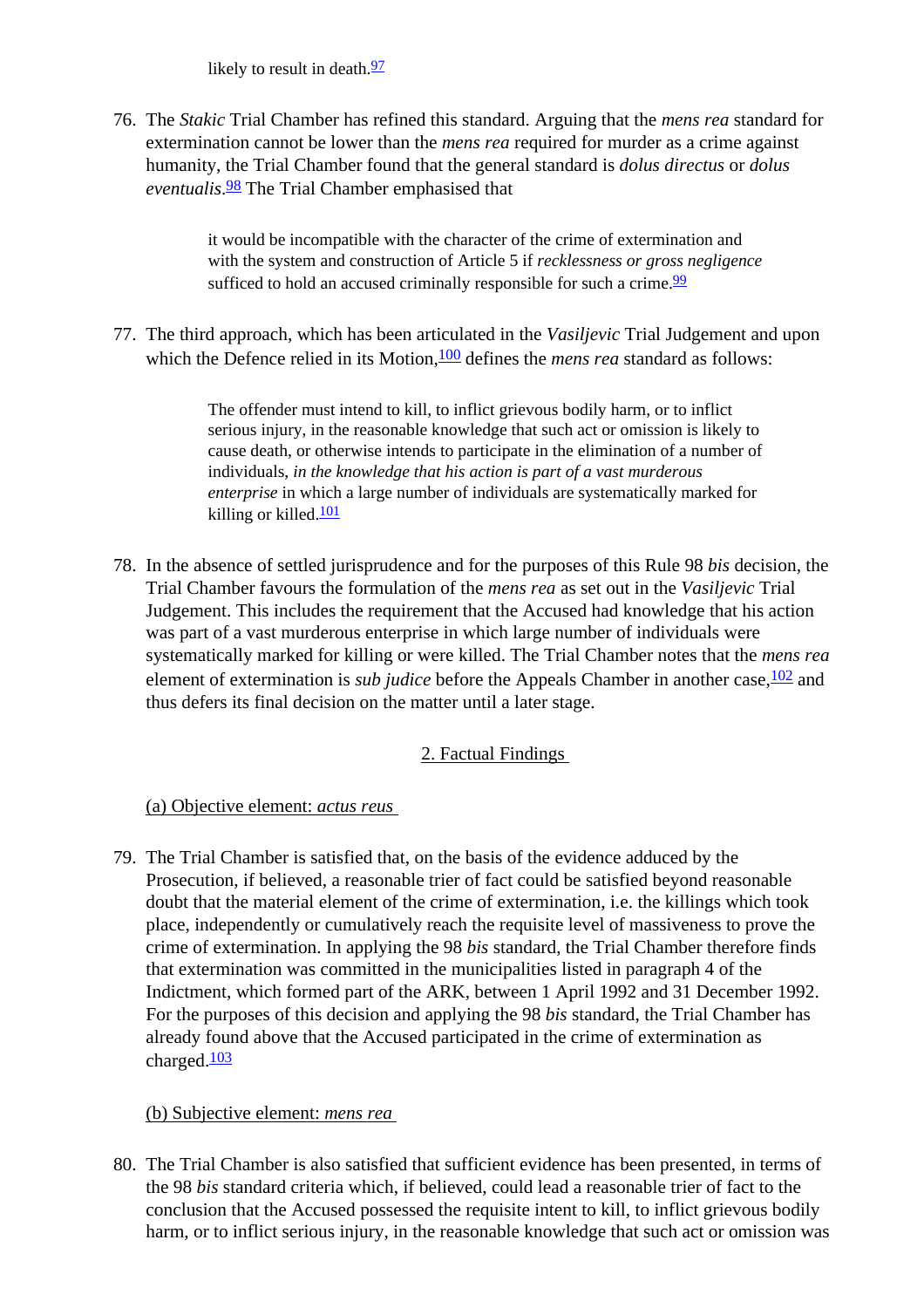likely to cause death, or otherwise to participate in the elimination of a number of individuals, in the knowledge that his action was part of a vast murderous enterprise in which large number of individuals were systematically marked for killing or were killed. In this respect the Trial Chamber refers back to its previous findings on the individual responsibility of the Accused, finding *inter alia* that the Accused possessed the requisite intent in relation to the crime of extermination as charged in the Indictment. $104$ 

### 3. Conclusion regarding count 4

<span id="page-20-0"></span>81. On the basis of the Trial Chamber's findings as to the legal elements for extermination and on the basis of the evidence presented to date, if believed, the Trial Chamber finds that a reasonable trier of fact could be satisfied beyond reasonable doubt of the guilt of the Accused with regard to extermination as a crime against humanity. The Defence Motion therefore fails with respect to count 4.

### **E. Persecutions**

- <span id="page-20-1"></span>82. Under count 3, the Accused is charged with persecutions, a crime against humanity punishable under Article 5(h), and 7(1) and 7(3) of the Statute of the Tribunal.<sup>105</sup>
- 83. The Defence submits that the denials of rights alleged as persecution are not denials of internationally recognised *fundamental* rights, and that "[s]uch charges and the vagueness associated with them are a denial of the principal of *nullum crimen sine lege*". [106](#page-29-35)
- 84. In paragraph 47(5) of the Indictment, the Prosecution alleges that the following acts amount to persecution:

the denial of fundamental rights to Bosnian Muslims and Bosnian Croats, including the right to employment, freedom of movement, right to proper judicial process, or right to proper medical care.

85. The jurisprudence of this Tribunal, as accepted by the Defence, states that the *actus reus* of the crime of persecution consists of

> [a]n act or omission that: 1. discriminates in fact and which denies or infringes upon a fundamental right laid down in customary international or treaty  $\text{law}[\cdot]$ <sup>[107](#page-29-36)</sup>

- 86. Within the context of this definition, the need to clarify what would amount to a fundamental right obviously arises. The Trial Chamber favours the approach taken in *Kupreskic* Trial Judgement that there is no list of established fundamental rights and the relative decision is best taken on a case by case basis. $\frac{108}{108}$  $\frac{108}{108}$  $\frac{108}{108}$
- 87. In the instant case, the Prosecution submits in its Response that each of the rights alleged to have been denied in the Indictment amounting to persecution is fundamental. $\frac{109}{109}$  Basing itself on the jurisprudence of this Tribunal, and particularly the *Kupreskic* Trial Judgement, the Trial Chamber is satisfied that within the context of the conflict in the ARK between April and December 1992, the denial of the rights to employment, freedom of movement, proper judicial process, and proper medical care, based on the evidence available, if believed, could lead a reasonable trier of fact to come to a finding beyond reasonable doubt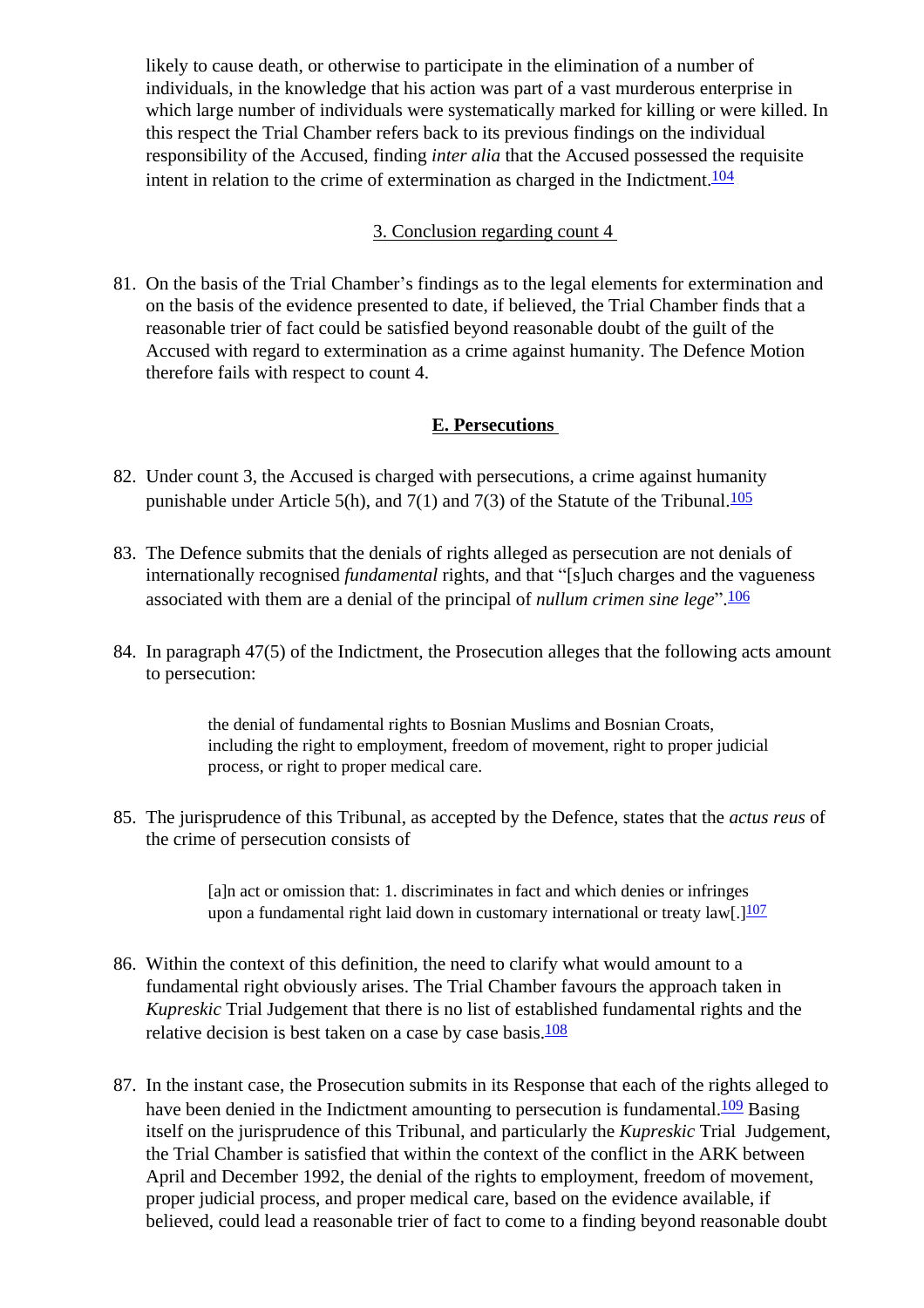that given all circumstances they amounted to fundamental rights within the context of the alleged persecution.

88. The Trial Chamber considers it necessary to make a point of clarification with respect to the manner in which the Prosecution pleaded the denial of fundamental rights in the Indictment, notably by using of the word "including". The jurisprudence of this Tribunal makes it clear that an accused is entitled to know the case against him and is entitled to assume that any list of alleged acts contained in an indictment is exhaustive, regardless of the inclusion of words such as "including", which may imply that other unidentified acts are being charged as well.[110](#page-30-1) The Trial Chamber agrees with the approach taken in the *Stakic* Trial Judgement :

> [T]he Trial Chamber will not consider any denial of fundamental rights not expressly mentioned by the Prosecution in the Indictment. The Accused is not sufficiently informed of, and therefore unable to defend against, any charges other than those explicitly stated in the Indictment.<sup>[111](#page-30-2)</sup>

- 89. In the instant case, the Trial Chamber considers that only four specific rights (employment, freedom of movement, proper judicial process and proper medical care) are alleged in the Indictment to have been denied and has restricted its analysis accordingly.
- 90. In its Motion, the Defence also submits that there is no evidence connecting the Accused to any of the underlying acts alleged to amount to persecution. The Trial Chamber, applying the 98 *bis* standard, has already found above that the crime of persecution was committed $\frac{112}{112}$  $\frac{112}{112}$  $\frac{112}{112}$ and that the Accused participated with the requisite intent in this crime as charged  $\frac{113}{12}$  $\frac{113}{12}$  $\frac{113}{12}$ . For these reasons, the Defence Motion with respect to count 3 is dismissed.

## **F. Torture**

- <span id="page-21-0"></span>91. Under counts 6 and 7, the Accused is charged with torture both as a crime against humanity and a grave breach of the Geneva Conventions of 1949, punishable respectively under Articles 5(f) and 2(b), and 7(1) and 7(3) of the Statute. $\frac{114}{114}$  $\frac{114}{114}$  $\frac{114}{114}$
- 92. With respect to the charge of torture, the Defence submits as follows regarding the evidence adduced during the Prosecution case:

Whether it rises to the widespread or systematic nature that would justify a finding of the commission of a Crime Against Humanity is the question with regard to this count of the indictment. $\frac{115}{110}$  $\frac{115}{110}$  $\frac{115}{110}$ 

- 93. The Trial Chamber finds that the Defence confuses the legal requirements for the chapeau elements of crimes against humanity (including the necessity that there be a *widespread or systematic* attack) with the legal requirements for the crime of torture. There is no such legal requirement for the crime of torture. What the Prosecution has to establish for count 6 is that there was a widespread or systematic attack against a civilian population, in the context of which the crime of torture was committed, and not that the commission of the crime of torture itself was of a widespread or systematic nature.
- 94. In its Motion, the Defence further submits that there is no evidence connecting the Accused to any torture.[116](#page-30-7) The Trial Chamber, applying the 98 *bis* standard, has already found above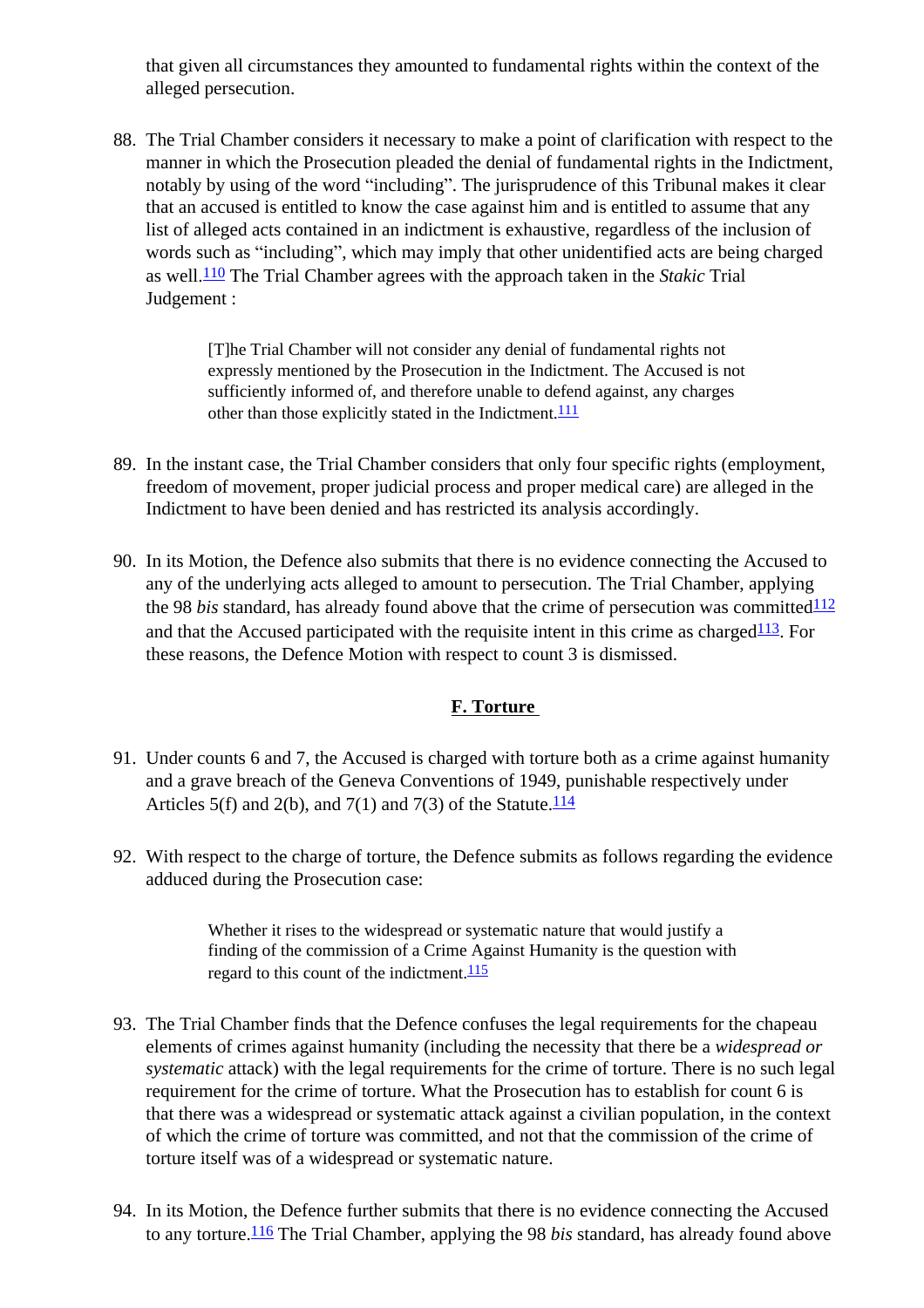that the Accused participated with the requisite intent in the commission of the crime of torture as charged.[117](#page-30-8) For these reasons, the Trial Chamber dismisses the Defence's challenges in relation to counts 6 and 7.

## **G. Deportation**

- <span id="page-22-0"></span>95. Under counts 8 and 9, the Accused is charged with deportation and inhumane acts, crimes against humanity, punishable respectively under Articles 5(d) and 5 (i), and 7(1) and 7(3) of the Statute of the Tribunal. $\frac{118}{1}$  $\frac{118}{1}$  $\frac{118}{1}$
- 96. With respect to the charge of deportation, the Defence submits that "the Prosecution ha?sg failed to present sufficient evidence to support a conviction for deportation as a grave breach of the Geneva Convention under count 9 of the indictment". <sup>[119](#page-30-10)</sup> The reference to count 9 may be intentional or accidental. But even if posed in the context of count 8 which specifically deals with deportation, the Defence argument would still not be valid as the notion itself would remain alien to the grave breaches of the Geneva Conventions.
- 97. The Defence also raises a challenge concerning the law applicable to deportation.<sup>120</sup> Specifically, the Defence submits that the law is correctly set out in the *Krnojelac* Trial Judgement in that deportation requires "the displacement of persons across a national border, to be distinguished from forcible transfer which may take place within national boundaries" [121](#page-30-12). The Defence contrasts this with the approach taken in the *Stakic* Trial Judgement, which focuses on forcible removal rather than the destination resulting from such removal, though acknowledging that there must at least be a transfer to territory controlled by another party to the conflict. $\frac{122}{122}$  $\frac{122}{122}$  $\frac{122}{122}$
- 98. The Trial Chamber notes that deportation and forcible transfer were addressed in the recent *Krnojelac* Appeals Judgement. However, the principles laid down therein were set out in the context of deportation and/or forcible transfer as one of the ways of committing persecution. The *Krnojelac* Appeals Judgement expressly does not take any decision with regard to the definition of deportation as it may be different from forcible transfer.<sup>123</sup> Therefore, the Trial Chamber does not find the *Krnojelac* Appeals Judgement to be of assistance in the instant matter.
- 99. The Trial Chamber notes that, if the *Stakic* approach were to be applied in the instant case, for the purposes of and based on the 98 *bis* standard, one would have to dismiss the charge of forcible transfer on a legal basis and concentrate on the charge of deportation in which case, in the opinion of this Trial Chamber, the 98 *bis* standard is reached. On the same 98 *bis* standard, there is sufficient evidence of forced displacement of part of the population across either internal borders (i.e. established by the areas controlled by the respective parties to the conflict) or international borders.
- 100. If, in the alternative, the *Krnojelac* Trial Judgement approach were to be applied using the 98 *bis* standard, there would be a case to answer with respect to both counts, as there is abundant evidence of forcible displacements both within and across international borders that, if believed, could lead a reasonable trier of fact to so conclude beyond a reasonable doubt.
- 101. It is the opinion of the Trial Chamber that it should not pre-empt the issue at the Rule 98 *bis*  stage when a definitive pronouncement by the Appeals Chamber on this subject matter may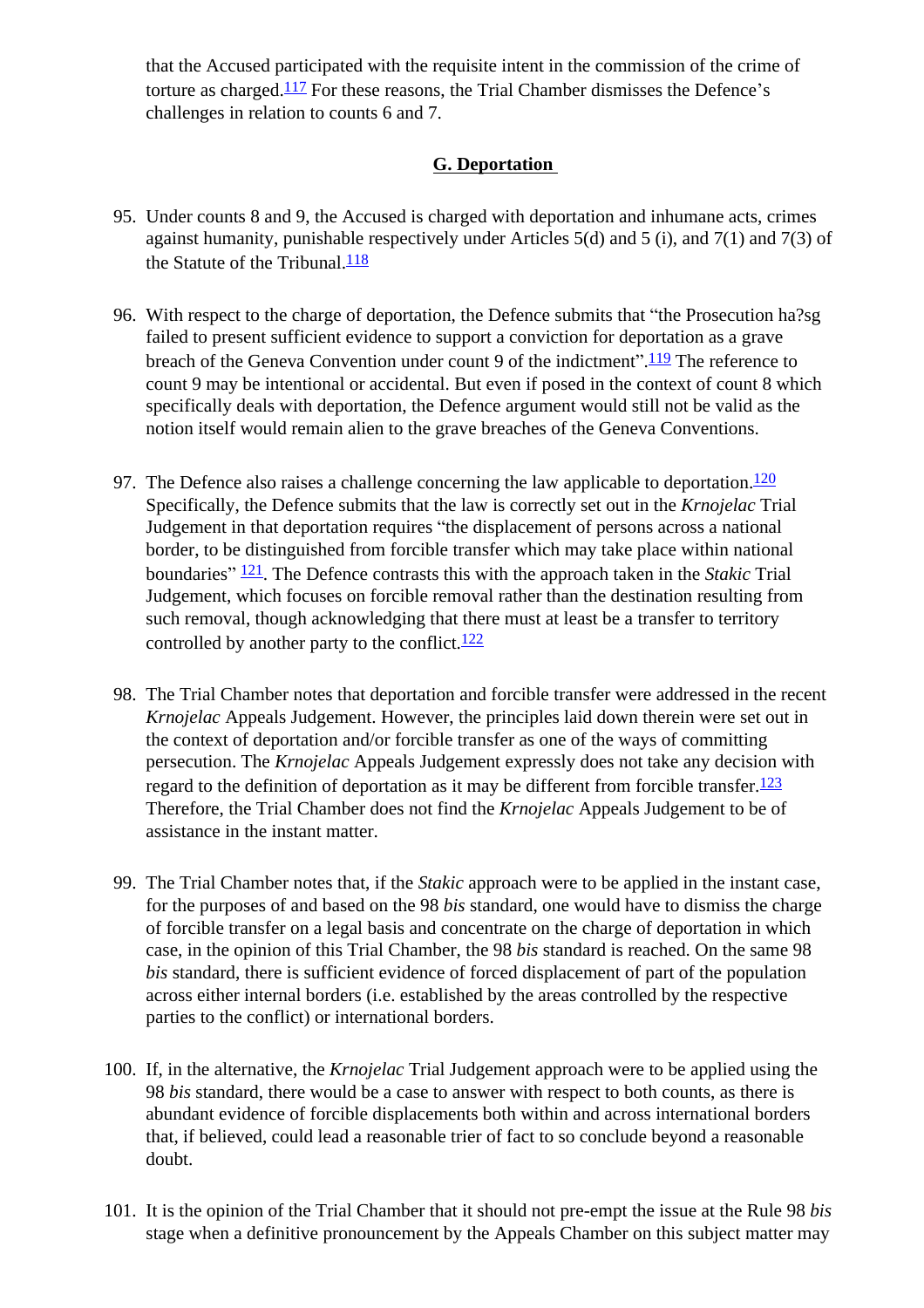be forthcoming before the final judgement of the Trial Chamber in this case,  $\frac{124}{124}$  $\frac{124}{124}$  $\frac{124}{124}$  and in view of what is stated in the second part of paragraph 99 *supra*, it would be improper for this Trial Chamber, at this stage, to eliminate the crime of forcible transfer from the remaining proceedings.

102. In its Motion, the Defence further submits that there is no evidence connecting the Accused to any deportations or forcible transfers.[125](#page-30-16) The Trial Chamber, applying the 98 *bis*  standard, has already found above that the Accused participated with the requisite intent in the commission of the crimes of deportation and forcible transfer as charged.<sup>126</sup> For these reasons, the Trial Chamber dismisses the Defence's challenges with respect to counts 8 and 9.

### **H. Remaining counts**

- <span id="page-23-0"></span>103. The Defence has not raised any specific challenge in relation to count 5 (wilful killings, a grave breach of the Geneva Conventions, punishable under Articles 2( a), 7(1) and 7(3) of the Statute), count 10 (unlawful and wanton extensive destruction and appropriation of property not justified by military necessity, a grave breach of the Geneva Convention of 1949, punishable under Articles 2(d), 7(1) and 7(3) of the Statute), count 11 (wanton destruction of cities, towns or villages, or devastation not justified by military necessity, a violation of the laws or customs of war, punishable under Articles 3(b), 7(1) and 7(3) of the Statute) or count 12 (destruction or wilful damage done to institutions dedicated to religion, a violation of the laws or customs of war, punishable under Articles 3(d), 7(1) and 7(3) of the Statute of the Tribunal). Although the Defence admitted that in accordance with Rule 98 *bis* standard the Trial Chamber could find that these crimes have been committed, it argued that there is no evidence which would connect the Accused with any of these crimes.<sup>[127](#page-30-18)</sup>
- 104. In this respect, the Trial Chamber recalls that it has already found that on the basis of the evidence before it, if believed, a reasonable Trial Chamber could be satisfied beyond reasonable doubt that the Accused, as charged in the Indictment, furthered with the requisite intent the crimes of wilful killings, unlawful and wanton extensive destruction and appropriation of property not justified by military necessity, wanton destruction of cities, towns or villages, or devastation not justified by military necessity, and destruction or wilful damage done to institutions dedicated to religion.<sup>[128](#page-30-19)</sup> Accordingly, the Defence Motion with respect to counts 5, 10, 11 and 12 fails.

#### **IV. DISPOSITION**

For the foregoing reasons, the Trial Chamber pursuant to Rule 98 *bis*:

(1) unanimously GRANTS the Defence Motion insofar as the Accused is acquitted of count 1 of the Indictment in the context of the third category of joint criminal enterprise;

(2) unanimously STRIKES OUT those factual allegations in the Indictment detailed in paragraphs 8-16 of this Decision;

(3) by majority (Judge Ivana Janu dissenting) DISMISSES the remaining issues in the Defence Motion with regard to count 1 of the Indictment and all issues in the Defence Motion with regard to count 2 of the Indictment;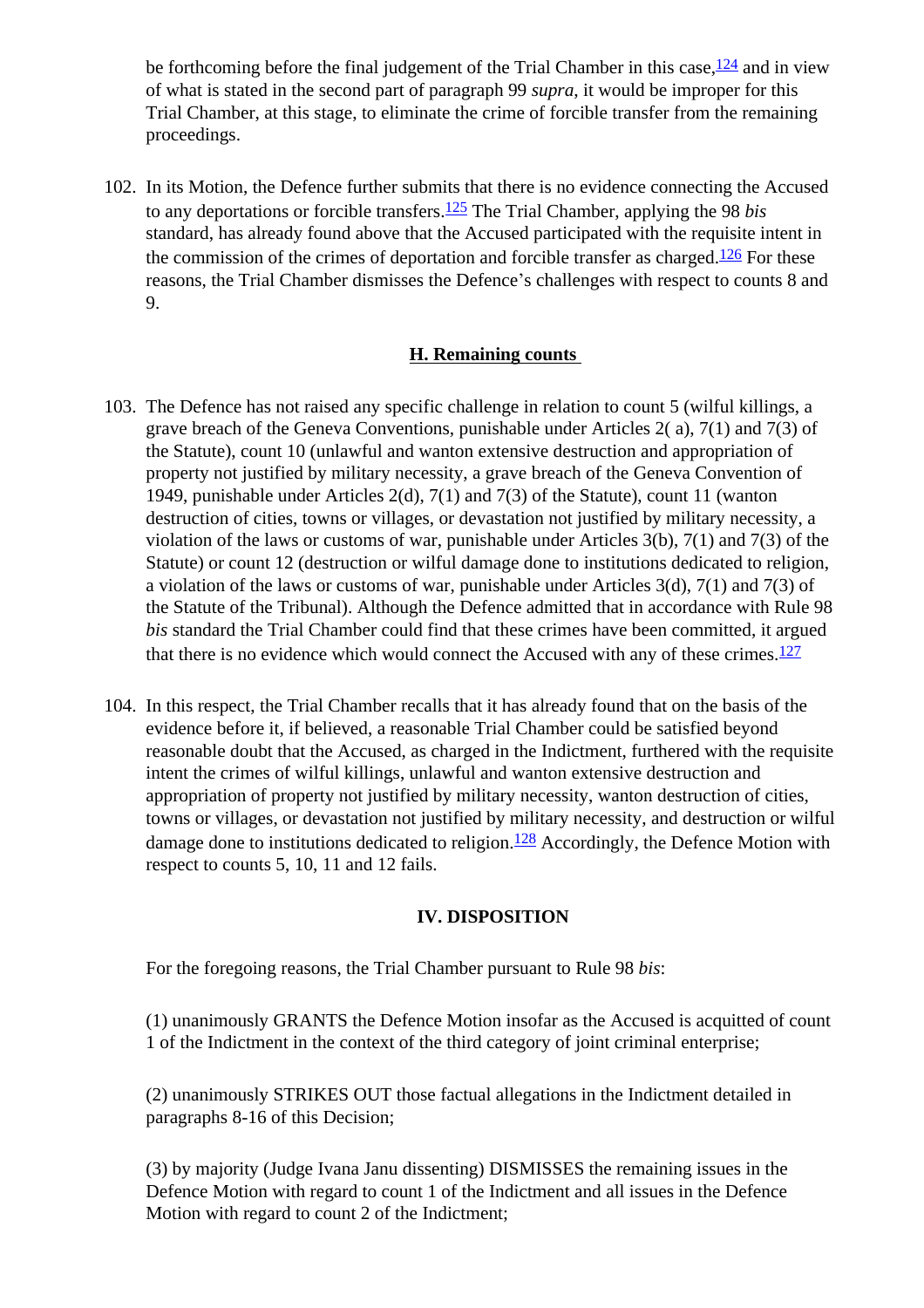(4) unanimously DISMISSES all issues in the Defence Motion with regard to counts 3 through 12 of the Indictment.

A Partial Dissenting Opinion of Judge Ivana Janu is attached to the present decision.

Done in French and English, the English version being authoritative.

\_\_\_\_\_\_\_\_\_\_\_\_\_\_\_ Judge Carmel Agius Presiding

\_\_\_\_\_\_\_\_\_\_\_\_\_\_\_ Judge Ivana Janu

\_\_\_\_\_\_\_\_\_\_\_\_\_\_\_ Judge Chikako Taya

Dated this 28th day of November 2003 At The Hague The Netherlands

### **[Seal of the Tribunal]**

## **PARTIAL DISSENTING OPINION OF JUDGE IVANA JANU**

1. While I agree with the findings of the majority of the Trial Chamber to grant the Defence Motion insofar as the Accused is acquitted of count 1 of the Indictment in the context of the third category of joint criminal enterprise, to strike out those factual allegations in the Indictment detailed in paragraphs 8-16 of this Decision and to dismiss all issues in the Defence Motion with regard to counts 3 through 12 of the Indictment, I respectfully disagree with the remaining factual findings of the majority of the Trial Chamber in relation to count 1 (genocide) and its factual findings in relation to count 2 (complicity in genocide).

2. I am not satisfied that any reasonable trier of fact could, on the basis of the evidence before this Trial Chamber, if believed, find beyond reasonable doubt that :

(i) the Accused held the intent to destroy in whole or in part the Bosnian Muslim and Bosnian Croat groups in the ARK as such: $\frac{129}{129}$  $\frac{129}{129}$  $\frac{129}{129}$ 

(ii) the killings, infliction of serious bodily harm and deliberate imposition of conditions of life calculated to bring about physical destruction against Bosnian Muslims and Bosnian Croats, have been committed with the intent to destroy in whole or in part the Bosnian Muslim and Bosnian Croat groups in the ARK as such:  $\frac{130}{ }$ 

(iii) genocide was committed in the municipalities mentioned in the Indictment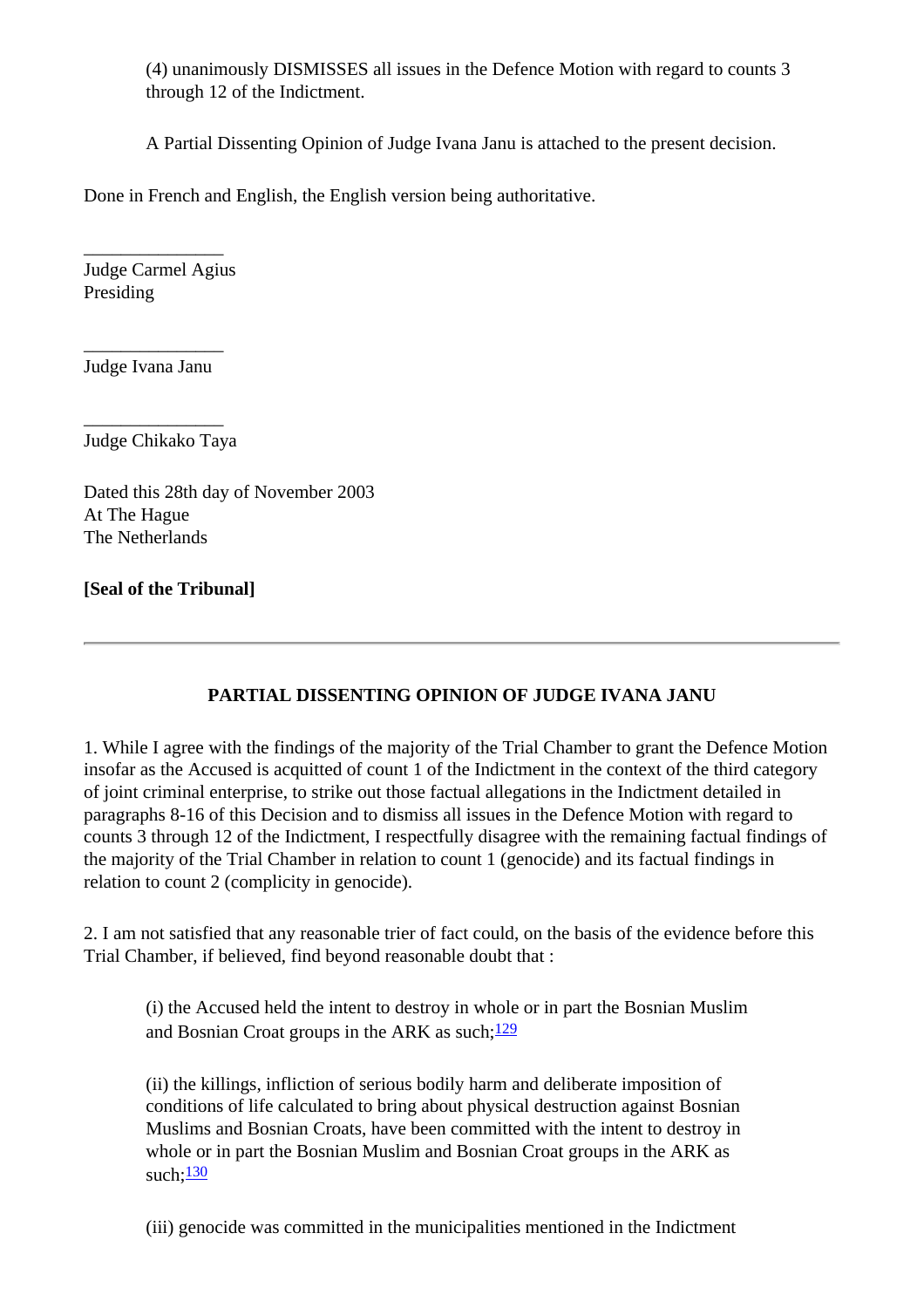between April and December  $1992;131$  and

(iv) the Accused assisted in the commission of genocide in the knowledge that he was so doing. $\frac{132}{2}$  $\frac{132}{2}$  $\frac{132}{2}$ 

3. I therefore come to the following conclusions:

1. the Accused is not guilty under any head of liability of Articles 7(1) or 7(3) of the Statute for the crime of genocide, and should, therefore, be acquitted of count 1; and

2. the Accused is not guilty under any head of liability of Articles 7(1) or 7(3) of the Statute for the crime of complicity in genocide, and should, therefore, be acquitted of count 2.

Done in French and English, the English version being authoritative.

**\_\_\_\_\_\_\_\_\_\_\_\_\_\_\_**  Judge Ivana Janu

Dated this 28th day of November 2003, At The Hague, The Netherlands

### **[Seal of the Tribunal]**

<span id="page-25-0"></span>1 - Motion for Judgement of Acquittal – Rule 98 *Bis,* 22 August 2003 ("Defence Motion").

<span id="page-25-1"></span>2 - Public Version of "Prosecutor's Response to the 'Motion for Judgement of Acquittal – Rule 98 *Bis*'" filed on 5 September and Addendum filed on 16-17 September 2003, 2 October 2003 ("Prosecution Response").

<span id="page-25-2"></span>3 - Transcript pp ("T.") 20780-20797.

<span id="page-25-3"></span>4 - Defence Motion, p. 2; Prosecution Response, para. 8.

<span id="page-25-4"></span>5 - *Prosecutor v. Goran Jelisic,* Case No. IT-95-10-A, Judgement, 5 July 2001 ("*Jelisic* Appeals Judgement"), para. 37 (emphasis added).

<span id="page-25-5"></span>6 - Fifth Amended Indictment, 7 October 2002 ("Indictment").

<span id="page-25-6"></span>7 - The Defence has clearly stated, however, that it is not making any admissions: "Your honour, I want to make something very clear […]. By my not contesting certain factual matters, I said I think very clearly in the motion that for the purposes of the motion I would not be contesting those matters but I was not making any admissions that the Prosecution has proven any of those factual matters beyond a reasonable doubt. And I want to make that very clear." T. 20800.

<span id="page-25-7"></span>8 - Reference to "these events" concerns those incidents which the Defence does not dispute for the purposes of the Defence Motion.

<span id="page-25-8"></span>9 - This discrepancy was highlighted by the Trial Chamber during the discussion following its oral decision rendered on 9 October 2003 (T. 20788), and the Prosecution was invited to address it. However, despite undertaking orally to do so ("Your Honour, I'm sorry about that, those two aspects of confusion in our list in Annex B. We'll check that and get back to Your Honours over whether it is mosques or Catholic churches." T. 20803), the Prosecution's "Corrigendum to Appendix C to 'Prosecutor's Motion in Respect of Response to Defendant Radoslav Brdanin's Motion for Judgement of Acquittal – Rule 98 *bis*'" ("Corrigendum"), filed on 31 October 2003, did not address it. In its oral decision rendered on 9 October 2003, the Trial Chamber also noted that Appendix C to the Prosecution Response refers to *Ljubija Mosque* in Prijedor Municipality, whereas the incident charged under paragraph 47(3)(b) of the Indictment refers to *Ljubija Roman Catholic*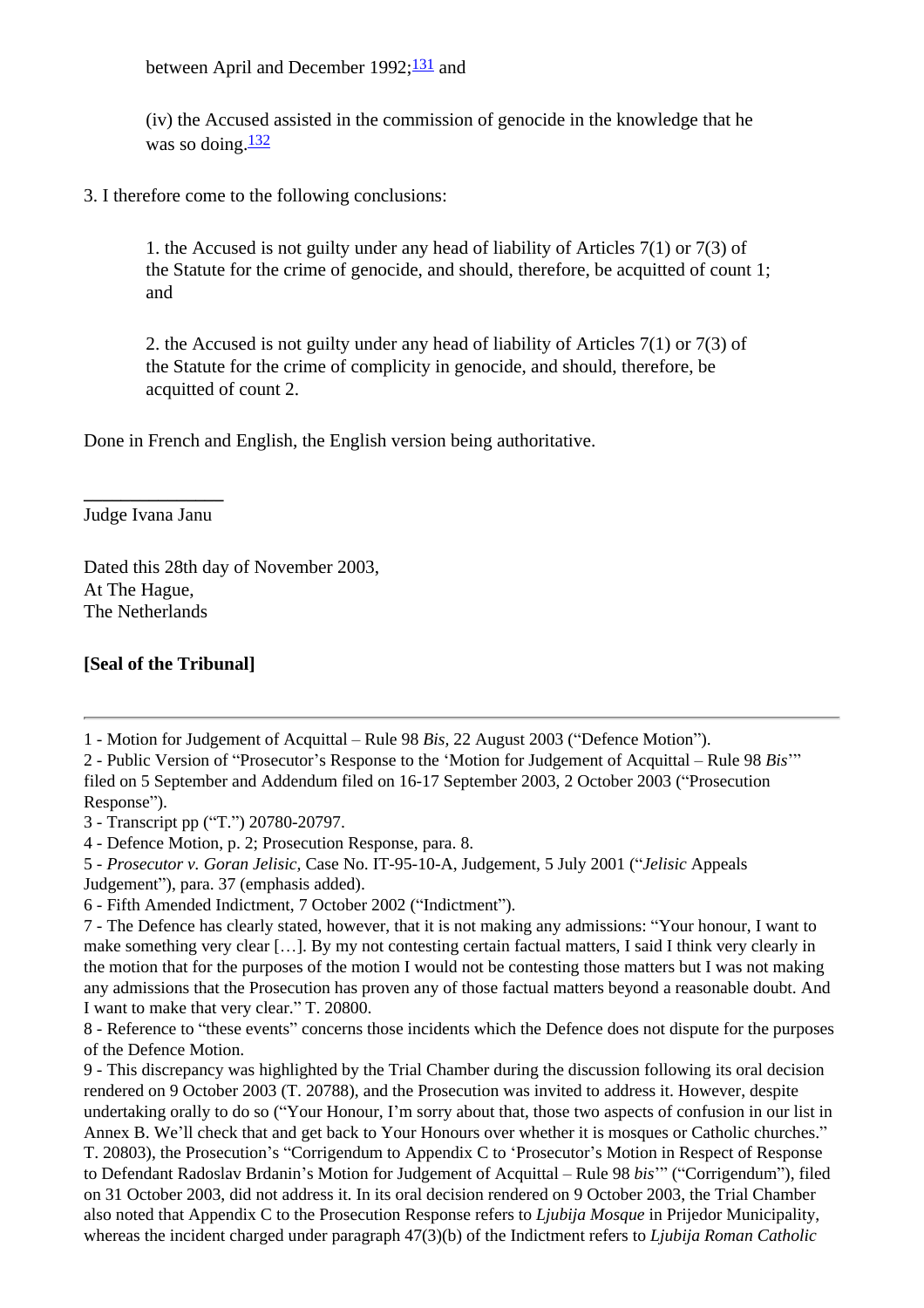*Parish Church*. The Corrigendum clarified that paragraph B of Appendix C should read "Ljubija – Roman Catholic Parish Church" (*vide* para. 3). The Trial Chamber accordingly finds that the Indictment and the Prosecution Response are referring to the same building.

<span id="page-26-0"></span>10 - Prosecution Response, footnote 1.

<span id="page-26-1"></span>11 - T. 20797-20798.

<span id="page-26-2"></span>12 - T. 20798-20799.

<span id="page-26-3"></span>13 - *Prosecution v. Radoslav Brdjanin*, Case No. IT-99-36-T, Confidential Addendum to the "Prosecutor's Response to the "Motion for Judgement of Acquittal – Rule 98 *bis*"", 16 September 2003.

<span id="page-26-4"></span>14 - T. 20827-20828.

<span id="page-26-5"></span>15 - Indictment, paras 27.1-27.4.

<span id="page-26-6"></span>16 - Indictment, paras 33 and 27.4.

<span id="page-26-7"></span>17 - Indictment, para. 34.

<span id="page-26-8"></span>18 - *Prosecutor v. Dusko Tadic*, Case No. IT-94-1-A, Judgement, 15 July 1999 ("*Tadic* Appeals Judgement"), paras 185-229: The first category of JCE consists of "[c]ases where all co-defendants, acting pursuant to a common design, possess the same criminal intention; for instance, the formulation of a plan among the co-perpetrators to kill, where, in effecting this common design (and even if each co-perpetrator carries out a different role within it), they nevertheless all possess the intent to kill. The objective and subjective prerequisites for imputing criminal responsibility to a participant who did not, or cannot be proven to have, effected the killing are as follows: (i) The accused must voluntarily participate in one aspect of the common design (for instance, by inflicting non-fatal violence upon the victim, or by providing material assistance to or facilitate the activities of his co-perpetrators), and (ii) The accused, even if not personally effecting the killing, must nevertheless intend the result." (*Tadic* Appeals Judgement, para. 196). The second category of JCE "is in many respects similar to that set forth above, and embraces the so-called "concentration camp" cases. The notion of common purpose was applied to instances where the offences charged were alleged to have been committed by members of military or administrative units such as those running concentration camps; i.e., by groups of persons acting pursuant to a concerted plan." (*Tadic* Appeals Judgement, para. 202).

The third category of JCE "concerns cases involving a common design to pursue one course of conduct where one of the perpetrators commits an act which, while outside the common design, was nevertheless a natural and foreseeable consequence of the effecting of that common purpose. An example of this would be a common, shared intention on the part of a group to forcibly remove members of one ethnicity from their town, village or region (to effect "ethnic cleansing") with the consequence that, in the course of doing so, one or more of the victims is shot and killed. While murder may not have been explicitly acknowledged to be part of the common design, it was nevertheless foreseeable that the forcible removal of civilians at gunpoint might well result in the deaths of one or more of those civilians. Criminal responsibility may be imputed to all participants within the common enterprise where the risk of death occurring was both a predictable consequence of the execution of the common design and the accused was either reckless or indifferent to that risk." (*Tadic* Appeals Judgement, para. 204).

The Trial Chamber notes that what has been stated in the *Tadic* Appeals Judgement in relation to JCE has come up repeatedly in judgements before the Tribunal, and that both the definition and classification set out therein have recently been confirmed by the Appeals Chamber in *Prosecutor v. Milorad Krnojelac*, Case No. IT-97-25-A, Judgement, 17 September 2003 ("*Krnojelac* Appeals Judgement").

<span id="page-26-9"></span>19 - *Prosecutor v. Radoslav Brdjanin and Momir Talic*, Case No. IT-99-36-P, Decision on Form of Third Amended Indictment, 21 September 2001, para. 22.

<span id="page-26-10"></span>20 - *Vide Krnojelac* Appeals Judgement, paras 124-144, in which a similar decision was reached.

<span id="page-26-11"></span>21 - Defence Motion, p. 32; Prosecution Response, p. 65.

<span id="page-26-12"></span>22 - Defence Motion, pp. 31-32. According to the Defence, the "hands-on" participation requirement does not necessarily require presence at the scene, but it does require an active form of participation (p. 31). It is added that the doctrine requires a specific knowledge of the events and a "presence" in the sense of participation in the activities resulting in the commission of a crime that could have been foreseen by the Accused (p. 36).

<span id="page-26-13"></span>23 - Defence Motion, pp. 31-32.

<span id="page-26-14"></span>24 - *Tadic* Appeals Judgement, para. 227.

<span id="page-26-15"></span>25 - *Tadic* Appeals Judgement, para. 199, referring to the to *Ponzano* case (*Trial of Feurstein and others*, Proceedings of a War Crimes Trials held at Hamburg, Germany, Judgement of 24 August 1948). 26 - *Trial of the Major War Criminals before the International Military Tribunal*, Judgement, Nuremberg

<span id="page-26-16"></span>1947, (1995), Vol XXII, p. 468.

<span id="page-26-17"></span>27 - *Prosecutor v. Radoslav Brdjanin and Momir Talic*, Case No. IT-99-36-P, Decision on Form of Further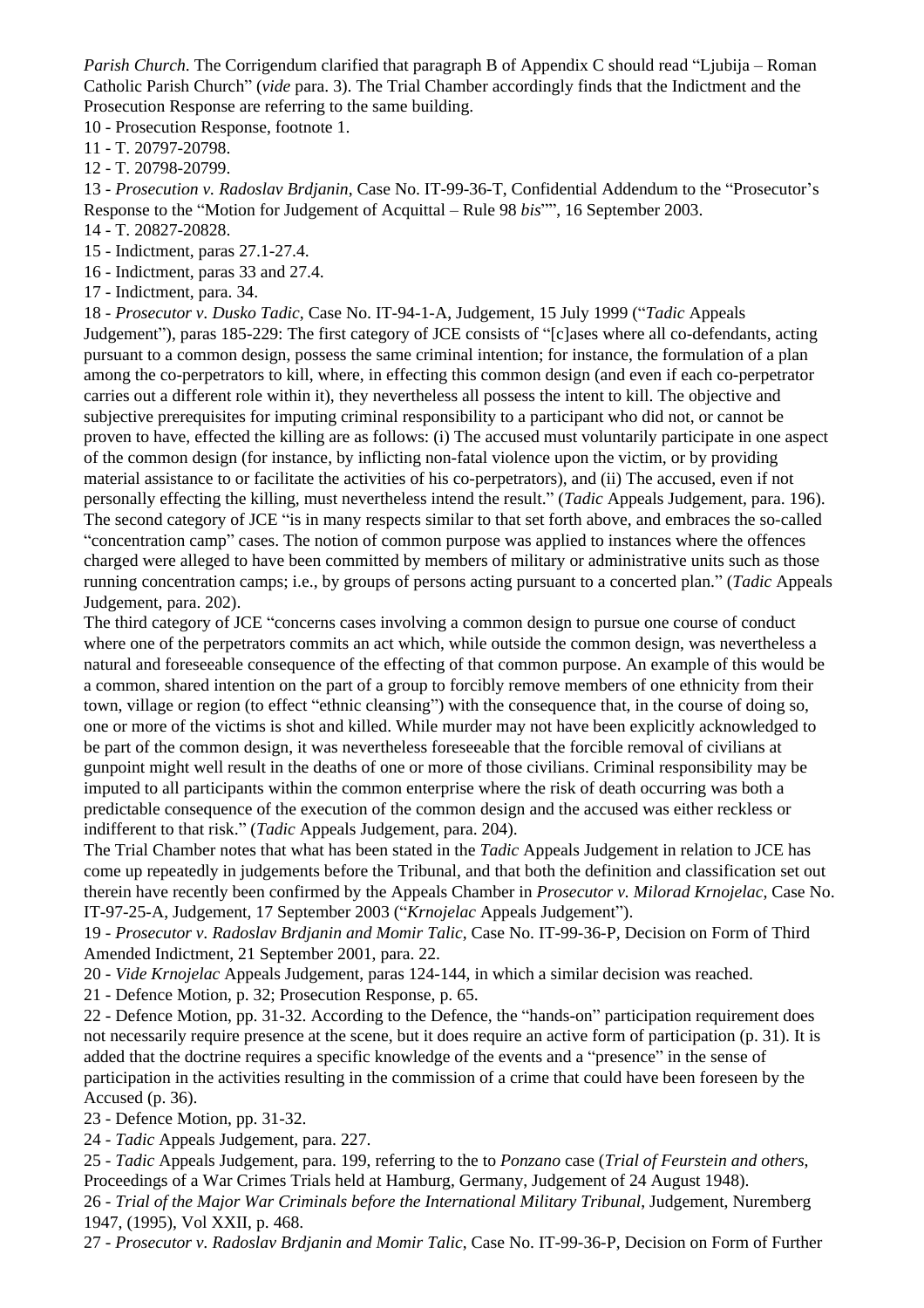Amended Indictment and Prosecution Application to Amend, 26 June 2001, para. 44.

<span id="page-27-0"></span>28 - Para. 26 *supra*.

<span id="page-27-1"></span>29 - Indictment, para. 27.1.

<span id="page-27-2"></span>30 - Defence Motion, p. 36.

<span id="page-27-3"></span>31 - Judge Janu dissents with the finding of the majority of the Trial Chamber with respect of the Accused's responsibility under count 1 under the fist category of JCE and his responsibility under count 2 under the first and the third category of JCE (vide Partial Dissenting Opinion of Judge Ivana Janu).

<span id="page-27-4"></span>32 - For the purposes of this decision, the Trial Chamber does not find it necessary to discuss the relationship between the modes of liability other than 'committing' under Article 7(1) and Article 4(3) of the Statute.

<span id="page-27-5"></span>33 - *Prosecutor v. Jean Paul Akayesu*, Case No. ICTR-96-4-T, Judgement, 2 September 1998 ("*Akayesu* Trial Judgement"), para. 480, reiterated in *Prosecutor v. Radislav Krstic*, Case No. IT-98-33-T, Judgement, 2 August 2001 ("*Krstic* Trial Judgement"), para. 601, in *Prosecutor v. Tihomir Blaskic*, Case No. IT-95-14-T, Judgement, 3 March 2000 ("*Blaskic* Trial Judgement"), para. 279 and in *Prosecutor v. Dario Kordic and Mario Cerkez*, Case No. IT-95-14/2-T, Judgement, 26 February 2001 ("*Kordic and Cerkez* Trial Judgement"), para. 386.

<span id="page-27-6"></span>34 - *Akayesu* Trial Judgement, para. 473; *Blaskic* Trial Judgement, para. 278; *Kordic and Cerkez* Trial Judgement, para. 386.

<span id="page-27-7"></span>35 - *Blaskic* Trial Judgement, para. 280, *Krstic* Trial Judgement, para. 601, *Kordic and Cerkez* Trial Judgement, para. 387, see also for the International Criminal Tribunal for Rwanda ("ICTR"), *Akayesu* Trial Judgement, para. 482.

<span id="page-27-8"></span>36 - *Kordic and Cerkez* Trial Judgement, para. 387.

<span id="page-27-9"></span>37 - *Prosecutor v. Miroslav Kvocka et al*., Case No. IT-98-30/1-T, Judgement, 2 November 2001 ("*Kvocka* Trial Judgement"), para. 252.

<span id="page-27-10"></span>38 - *Kordic and Cerkez* Trial Judgement, para. 388; *Krstic* Trial Judgement, para. 601; *Blaskic* Trial Judgement, para. 282.

<span id="page-27-11"></span>39 - *Krstic* Trial Judgement, para. 601; *Prosecutor v. Zlato Aleksovski*, Case No. IT-95-14/1-A, Judgement, 30 May 2001 ("*Aleksovski* Appeals Judgement"), paras 162-164; *Prosecutor v. Anto Furundzija*, Case No. IT-95-17/1-T, Judgement, 10 December 1998 ("*Furundzija* Trial Judgement"), paras 209, 232-233, endorsed by the *Prosecutor v. Ignace Bagilishema* Case No. ICTR-95-1A-T, Judgement, 7 June 2001 ("*Bagilishema* Trial Judgement"), para. 33; *Prosecutor v. Alfred Musema*, Case No. ICTR-96-13-T, Judgement, 27 January 2000 ("*Musema* Trial Judgement"), para. 125.

<span id="page-27-12"></span>40 - *Furundzija* Trial Judgement, para. 245-246.

<span id="page-27-13"></span>41 - Judge Janu dissents with the finding of the majority of the Trial Chamber in respect of the Accused's responsibility under Article 7(1) of the Statute for planning, instigating, ordering or otherwise aiding and abetting in the planning, preparation, or execution of the crimes charged in the Indictment in counts 1 and 2 (vide Partial Dissenting Opinion of Judge Ivana Janu).

<span id="page-27-14"></span>42 - *Prosecutor v. Zejnil Delalic et al*., Case No. IT-96-21-T, Judgement, 16 November 1998, para. 346 and *Prosecutor v. Zejnil Delalic et al*., Case No. IT-96-21-A, Judgement, 20 February 2001, paras 189-198, 225- 226, 238-239, 256, 263 (the Trial Chamber's conclusions as to the first two elements were confirmed by the Appeals Chamber. The third element was not in issue in this Appeal).

<span id="page-27-15"></span>43 - Defence Motion, p. 43.

<span id="page-27-16"></span>44 - Prosecution Response, paras 207-247.

<span id="page-27-17"></span>45 - Judge Janu dissents with the finding of the majority of the Trial Chamber in respect of the Accused's responsibility under Article 7(3) of the Statute regarding the crimes charged in the Indictment in counts 1 and 2 (*vide* Partial Dissenting Opinion of Judge Ivana Janu).

<span id="page-27-18"></span>46 - Defence Motion, p. 20.

<span id="page-27-19"></span>47 - Defence Motion, p. 20.

<span id="page-27-20"></span>48 - Defence Motion, p. 20.

<span id="page-27-21"></span>49 - The Trial Chamber notes that the Prosecution is not entirely consistent in its submissions as to the date the genocidal campaign commenced to be implemented in the ARK. The earliest it submits is Spring 1992, and April 1992 (Prosecution Response, paras 249, 356). The latest it submits is Summer 1992 (Prosecution Response, para. 251).

<span id="page-27-22"></span>50 - Prosecution Response, para. 311.

<span id="page-27-23"></span>51 - Prosecution Response, para. 249.

<span id="page-27-24"></span>52 - Article 4 of the Statute provides as follows: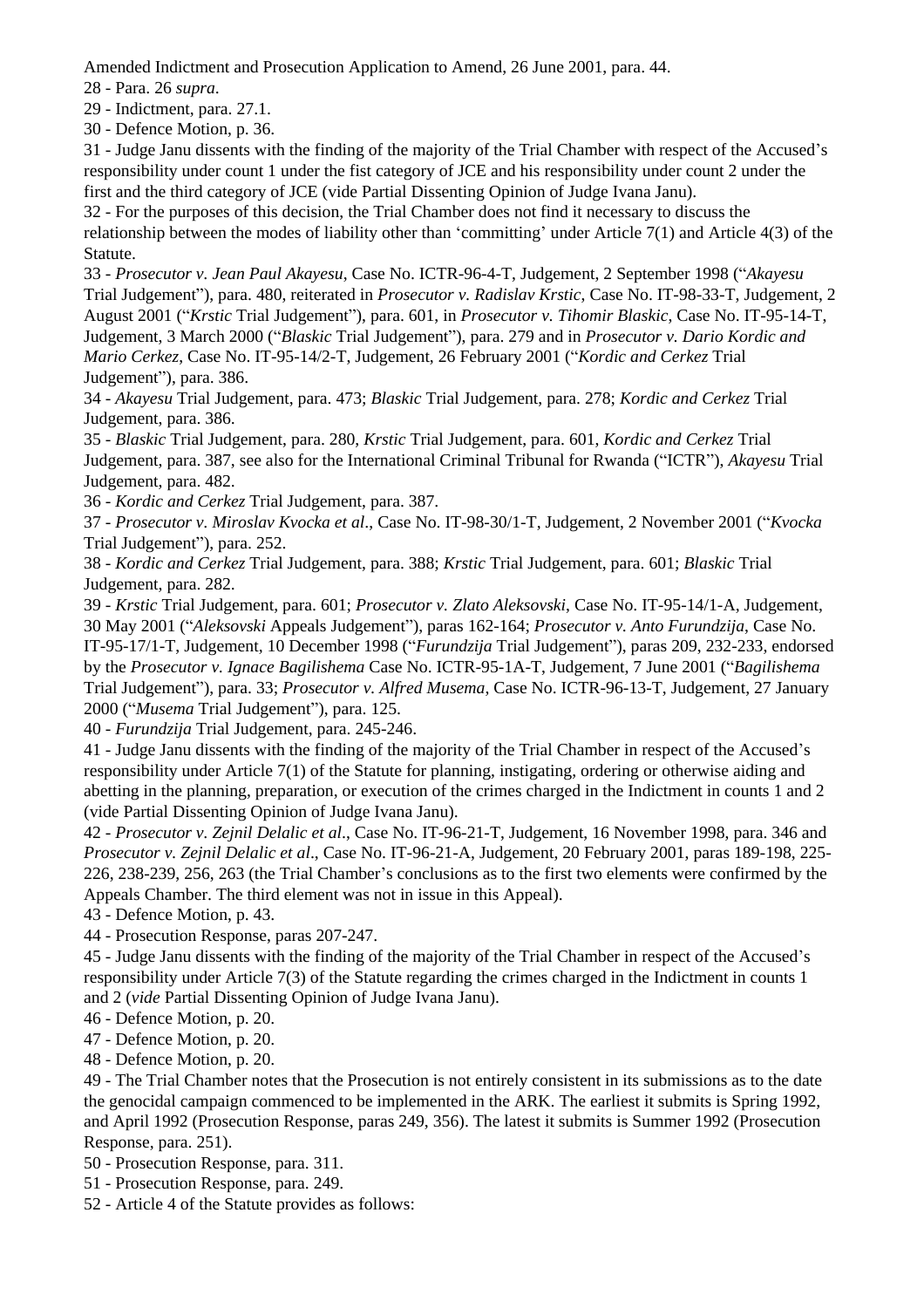1. The International Tribunal shall have the power to prosecute persons committing genocide as defined in paragraph 2 of this article or of committing any of the other acts enumerated in paragraph 3 of this article.

2. Genocide means any of the following acts committed with intent to destroy, in whole or in part, a national, ethnical, racial or religious group, as such:

(a) killing members of the group;

(b) causing serious bodily or mental harm to members of the group;

(c) deliberately inflicting on the group conditions of life calculated to bring about its physical destruction in whole or in part;

(d) imposing measures intended to prevent births within the group;

(e) forcibly transferring children of the group to another group.

3. The following acts shall be punishable:

(a) genocide;

(b) conspiracy to commit genocide;

(c) direct and public incitement to commit genocide;

(d) attempt to commit genocide;

(e) complicity in genocide.

<span id="page-28-0"></span>53 - Indictment, para. 36; Prosecution Response, para. 290.

<span id="page-28-1"></span>54 - Indictment, para. 36-37.

<span id="page-28-2"></span>55 - Indictment, paras 37(3) and 43.

<span id="page-28-3"></span>56 - Prosecution Response, para. 250.

<span id="page-28-4"></span>57 - The Indictment fulfils "the fundamental purpose of providing the accused with a description of the charges against him with sufficient particularity to enable him to mount his defence" (*Prosecutor v. Zoran Kupreskic et al*, Case No. IT-95-16-A, Judgement, 23 October 2001 ("*Kupreskic* Appeals Judgement"), para. 95). In this respect, the Appeals Chamber emphasised "that the Prosecution is expected to know its case before it goes to trial. It is not acceptable for the Prosecution to omit the material aspects of its main allegations in the indictment with the aim of moulding the case against the accused in the course of the trial depending on how the evidence unfolds" (*Kupreskic* Appeals Judgement, para. 92).

<span id="page-28-5"></span>58 - Statute, Article 4(2).

<span id="page-28-6"></span>59 - Defence Motion, p. 15; Prosecution Response, paras 290 and 298.

<span id="page-28-7"></span>60 - *Prosecutor v. Goran Jelisic*, Case No. IT-95-10-T, Judgement, 14 December 1999 ("*Jelisic* Trial Judgement"), para. 83. *Prosecutor v. Dusko Sikirica et al.*, Case No. IT-95-8, Judgement on Defence Motions to Acquit ("*Sikirica* 98 *bis* Decision"), para. 68. *Krstic* Trial Judgement, paras 589-590. *Prosecutor v. Milomir Stakic*, Case No. IT-97-24-T, Judgement, 31 July 2003 ("*Stakic* Trial Judgement"), para. 523.

<span id="page-28-8"></span>61 - Prosecution Response, para. 298.

<span id="page-28-9"></span>62 - Defence Motion, p. 14.

<span id="page-28-10"></span>63 - *Vide Krstic* Trial Judgement, para. 595; *Sikirica* 98 *bis* Decision, para. 81.

<span id="page-28-11"></span>64 - *Vide* paras 21, 24, 29-32 *supra*.

<span id="page-28-12"></span>65 - Indictment, para. 27.3; Prosecution Response, para. 188.

<span id="page-28-13"></span>66 - The "specific intent requirement (…) would not permit a genocide conviction on the extended form of a joint criminal enterprise which does not require the accused to share the intent of the perpetrator" (Defence Motion, page 17).

<span id="page-28-14"></span>67 - Prosecution Response, para. 283. The Trial Chamber does not believe that the *Krstic* Trial Judgement supports the Prosecution's position: *vide* footnote 70 *infra* and *Krstic* Trial Judgement, paras 633-635. 68 - *Vide* para. 23.

<span id="page-28-16"></span><span id="page-28-15"></span>69 - *Tadic* Appeals Judgement, para. 204.

<span id="page-28-17"></span>70 - The *Stakic* Trial Chamber stated the following: "[t]he notions of "escalation" to genocide, or genocide as a "natural and foreseeable consequence" of an enterprise not aimed specifically at genocide are not compatible with the definition of genocide under Article 4(3)(a)" (*Stakic* Trial Judgement, para. 530). Although this Trial Chamber concurs to an extent, it is unable to agree with the *Stakic* Trial Chamber that the notion of "escalation" to genocide is irreconcilable with a conviction for genocide under Article 4(3)(a). "Escalation" to genocide merely designates a factual allegation that the specific intent for genocide was formed at a stage later than the onslaught of an initial operation not amounting to genocide. According to the *Krstic* Trial Chamber, "[i]t is conceivable that, although the intention at the outset of an operation was not the destruction of a group, it may become the goal at some later point during the implementation of the operation" (*Krstic* Trial Judgement, para. 572). In the context of the first category of JCE, the factual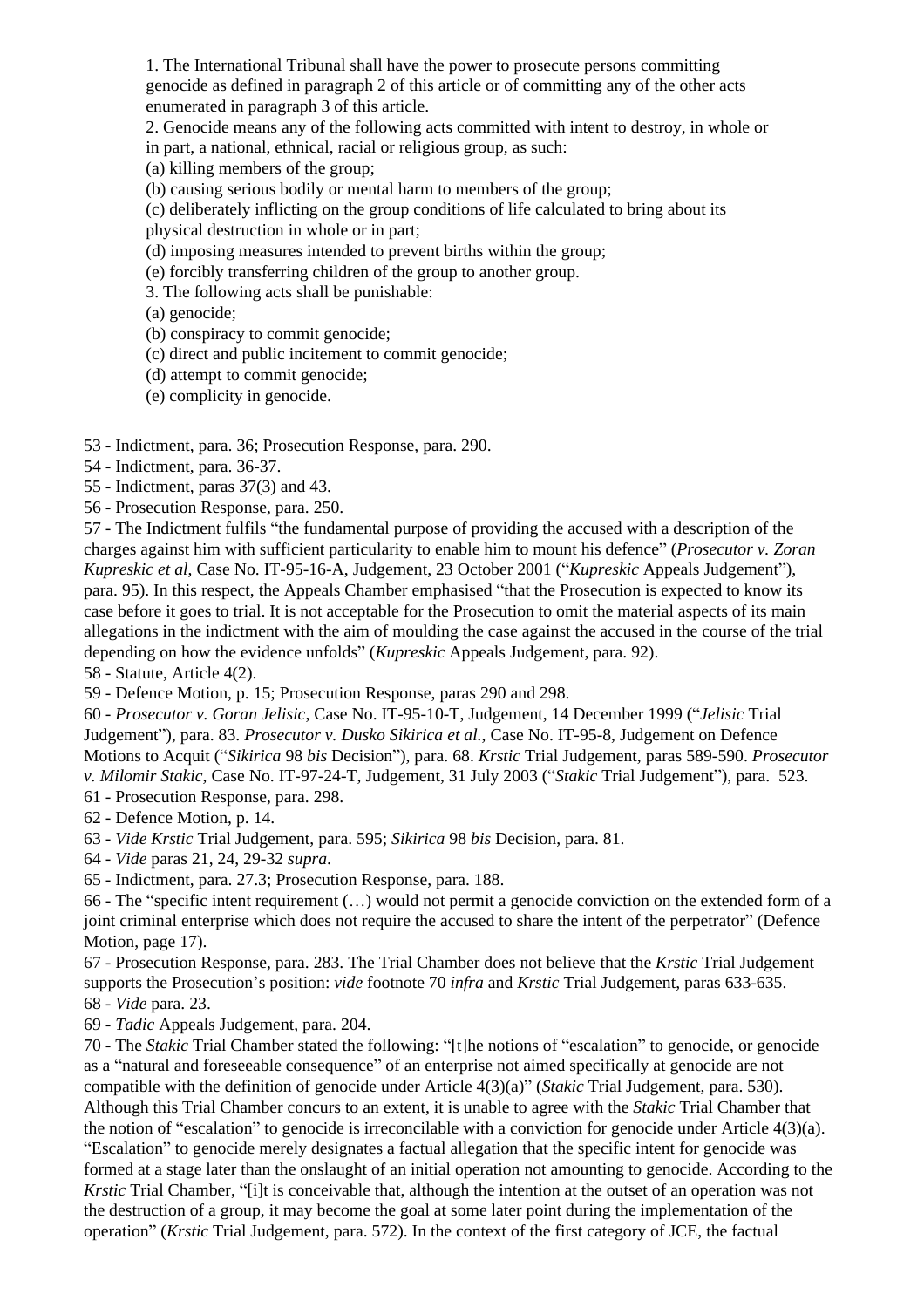scenario described does not rule out that genocide may have been within the common purpose of the JCE.

<span id="page-29-0"></span>71 - *Vide* para. 30 *supra*.

- <span id="page-29-1"></span>72 - Defence Motion, p. 20.
- <span id="page-29-2"></span>73 - *Vide* para. 28 *supra*.
- <span id="page-29-3"></span>74 - *Vide* Partial Dissenting Opinion of Judge Ivana Janu.
- <span id="page-29-4"></span>75 - Defence Motion, p. 22.
- <span id="page-29-5"></span>76 - Prosecution Response, paras 253 and 359.
- <span id="page-29-6"></span>77 - *Vide* para. 60 *supra*.

<span id="page-29-7"></span>78 - Prosecution Response, para. 350. *Vide* also *ibid*., para. 353. The Indictment pleads that the Accused shared the requisite intent for complicity in genocide, which it identifies as that he "knew that he was providing assistance in a crime being committed by others in furtherance of the intent to destroy, in whole or in part, a national, ethnical, racial or religious group, as such (Indictment, para. 27.1).

<span id="page-29-8"></span>79 - *Akayesu* Trial Judgement, paras 540, 544; *Musema* Trial Judgement, para. 182; *Bagilishema* Trial Judgement, para. 71; *Prosecutor v. Laurent Semanza*, Case No. ICTR-97-20-T, Judgement, 15 May 2003, para. 394.

- <span id="page-29-9"></span>80 - *Vide* Partial Dissenting Opinion of Judge Ivana Janu.
- <span id="page-29-10"></span>81 - Indictment, paras 49-52.
- <span id="page-29-11"></span>82 - Defence Motion, p. 49.
- <span id="page-29-12"></span>83 - Defence Motion, p. 49.
- <span id="page-29-13"></span>84 - Defence Motion, p. 50.
- <span id="page-29-14"></span>85 - Defence Motion, pp. 50-51.
- <span id="page-29-15"></span>86 - Defence Motion, p. 51.
- <span id="page-29-16"></span>87 - Prosecution Response, para. 395.
- <span id="page-29-17"></span>88 - Prosecution Response, para. 396.
- <span id="page-29-18"></span>89 - Prosecution Response, para. 396.
- <span id="page-29-19"></span>90 - Prosecution Response, para. 405.
- <span id="page-29-20"></span>91 - Prosecution Response, para. 407.

<span id="page-29-21"></span>92 - *Vide Krstic* Trial Judgement, para. 501; *Stakic* Trial Judgement, para. 638.

<span id="page-29-22"></span>93 - *Prosecutor v. Mitar Vasiljevic*, Case No. IT-98-32-T, Judgement, 29 November 2002 ("*Vasiljevic* Trial Judgement"), para. 229.

<span id="page-29-23"></span>94 - In this respect, the Trial Chamber finds support in the approach adopted by the *Stakic* Trial Chamber, which stated that "In the opinion of this Trial Chamber, an assessment of whether the element of massiveness has been reached depends on a case-by-case analysis of all relevant factors"; *Stakic* Trial Judgement, para. 640.

<span id="page-29-24"></span>95 - *Vide Vasiljevic* Trial Judgement, para. 229.

<span id="page-29-25"></span>96 - *Prosecutor v. Clément Kayishema and Obed Ruzindana*, Case No. ICTR-95-1-T, Judgement, 21 May 1999 ("*Kayishema* Trial Judgement"), para. 144.

- <span id="page-29-26"></span>97 - *Krstic* Trial Judgement, para. 495.
- <span id="page-29-27"></span>98 - *Stakic* Trial Judgement, para. 642.
- <span id="page-29-29"></span><span id="page-29-28"></span>99 - *Stakic* Trial Judgement, para. 642 (emphasis added).
- 100 Defence Motion, p. 51.
- <span id="page-29-30"></span>101 - *Vasiljevic* Trial Judgement, para. 229 (emphasis added).

<span id="page-29-31"></span>102 - The formulation of the *mens rea* required for the crime of extermination has been appealed by the Defence in the case *Prosecutor v. Milomir Stakic*, IT-97-24.

<span id="page-29-32"></span>103 - *Vide* section on individual criminal responsibility at paras 23-44 *supra*.

<span id="page-29-33"></span>104 - *Vide* section on individual criminal responsibility at para. 28.

<span id="page-29-34"></span>105 - Indictment, paras 45-48.

<span id="page-29-35"></span>106 - Defence Motion, p. 48.

<span id="page-29-37"></span><span id="page-29-36"></span>107 - *Vide Prosecutor v. Milorad Krnojelac*, Case No. IT-97-25-T, Judgement, 15 March 2002 ("*Krnojelac* Trial Judgement"), para. 431, being a consolidation of the requirements set out in *Tadic* Trial Judgement, para. 715, *Prosecutor v. Zoran Kupreskic et al.*, Case No. IT-95-16-T, Judgement, 14 January 2000 ("*Kupreskic* Trial Judgement"), para. 621 and *Kordic and Cerkez* Trial Judgement, paras 189, 195. 108 - *Vide Prosecutor Kupreskic* Trial Judgement, para. 623: "The Trial Chamber does not see fit to identify which rights constitute fundamental rights for the purposes of persecution. The interests of justice would not be served by so doing, as the explicit inclusion of particular fundamental rights could be interpreted as the implicit exclusion of other rights (*expressio unius est exclusio alterius*). This is not the approach taken to crimes against humanity in customary international law, where the category of "other inhumane acts" also allows courts flexibility to determine the cases before them, depending on the forms which attacks on